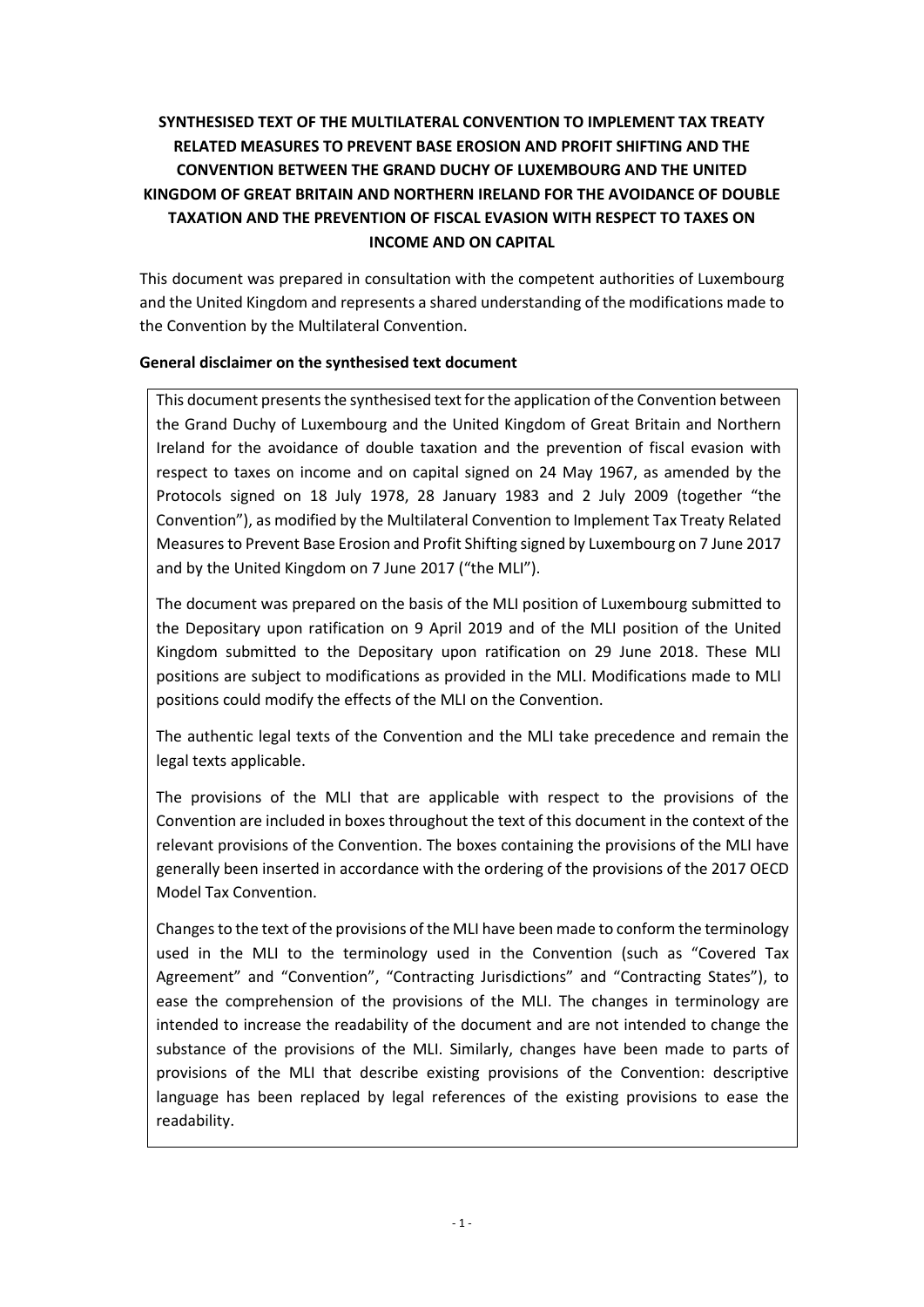In all cases, references made to the provisions of the Convention or to the Convention must be understood as referring to the Convention as modified by the provisions of the MLI, provided such provisions of the MLI have taken effect.

### References

The authentic legal text of the Convention can be found at the following link:

### [impotsdirects.public.lu](https://impotsdirects.public.lu/fr.html)

The text of the MLI and the MLI position of Luxembourg submitted to the Depositary upon ratification on 9 April 2019 and of the MLI position of the United Kingdom submitted to the Depositary upon ratification on 29 June 2018 can be found on the [MLI Depositary \(OECD\)](https://www.oecd.org/tax/treaties/multilateral-convention-to-implement-tax-treaty-related-measures-to-prevent-beps.htm)  [webpage.](https://www.oecd.org/tax/treaties/multilateral-convention-to-implement-tax-treaty-related-measures-to-prevent-beps.htm)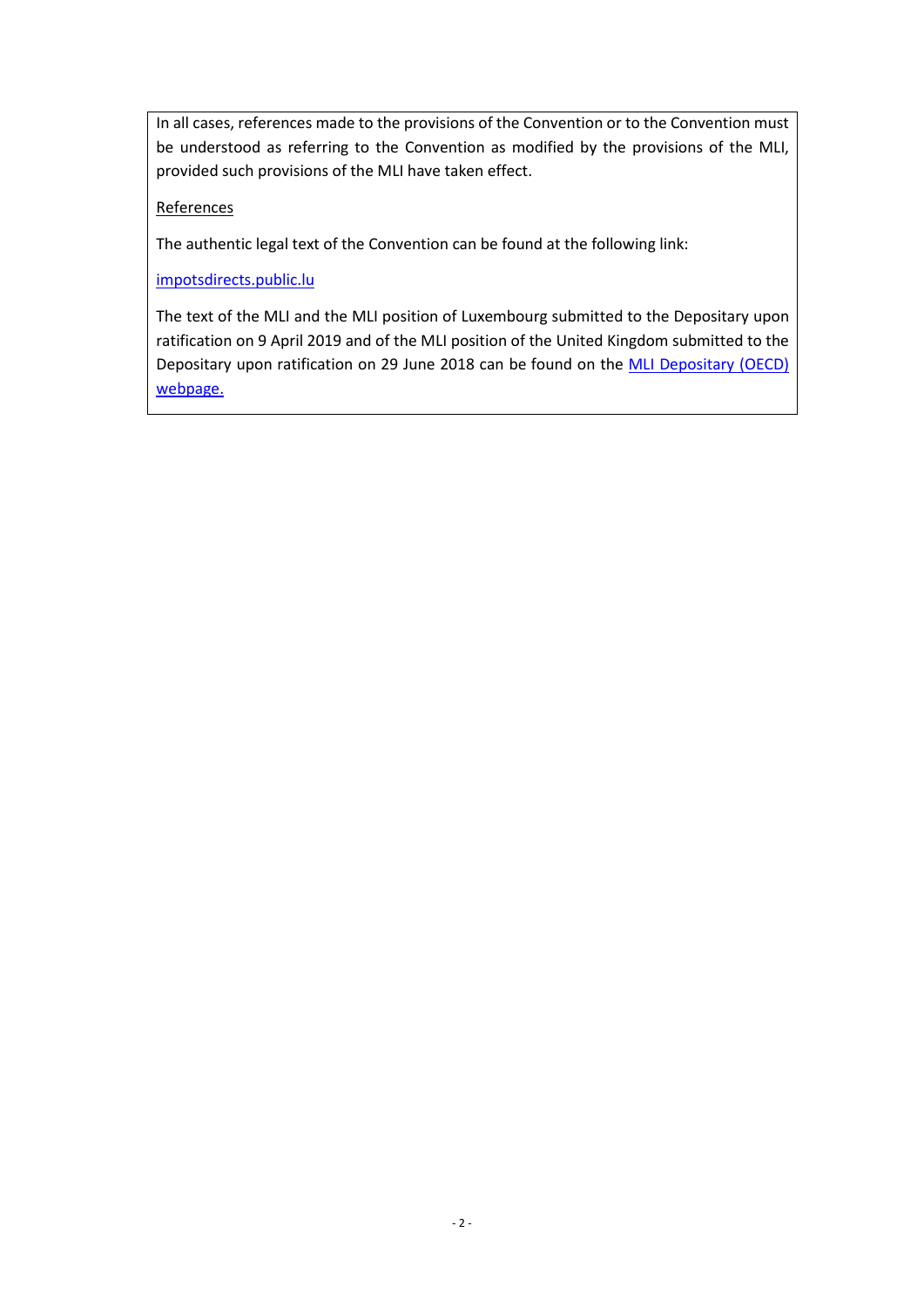### **Disclaimer on the entry into effect of the provisions of the MLI**

### Entry into Effect of the MLI Provisions

The provisions of the MLI applicable to this Convention do not take effect on the same dates as the original provisions of the Convention. Each of the provisions of the MLI could take effect on different dates, depending on the types of taxes involved (taxes withheld at source or other taxes levied) and on the choices made by Luxembourg and the United Kingdom in their MLI positions.

Dates of the deposit of instruments of ratification, acceptance or approval: 9 April 2019 for Luxembourg and 29 June 2018 for the United Kingdom.

Entry into force of the MLI: 1 August 2019 for Luxembourg and 1 October 2018 for the United Kingdom.

Unless it is stated otherwise elsewhere in this document, the provisions of the MLI have effect with respect to the Convention:

In Luxembourg:

with respect of taxes withheld at source on amounts paid or credited to nonresidents, where the event giving rise to such taxes occurs on or after 1 January 2020;

with respect to all other taxes, for taxes levied with respect to taxable periods beginning on or after 1 February 2020.

In the United Kingdom :

with respect of taxes withheld at source on amounts paid or credited to nonresidents, where the event giving rise to such taxes occurs on or after 1 January 2020;

with respect to corportation tax, from 1 April 2020;

- with respect to income tax and capital gains tax from 6 April 2020.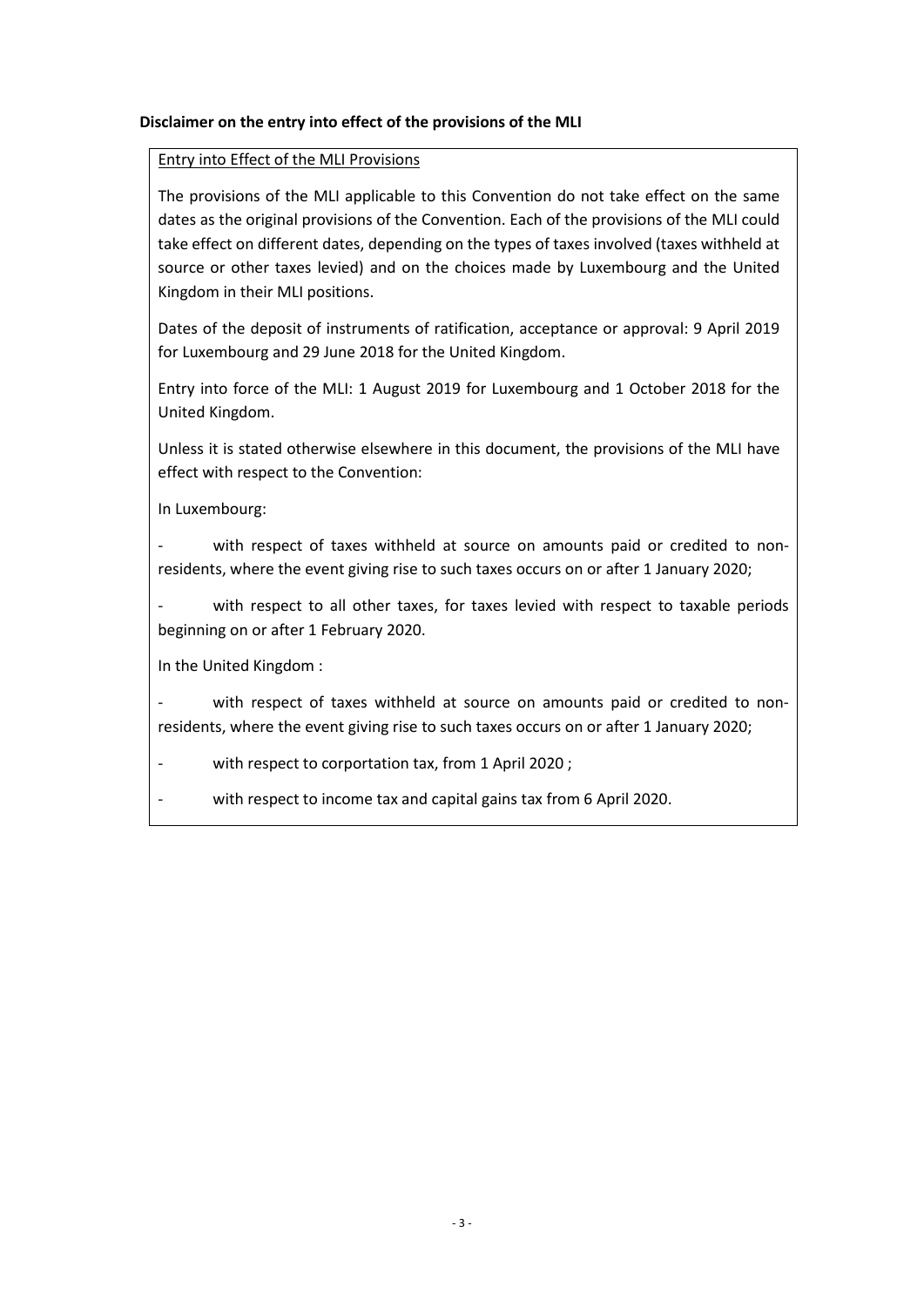### **CONVENTION BETWEEN**

# **THE GRAND DUCHY OF LUXEMBOURG AND THE UNITED KINGDOM OF GREAT BRITAIN AND NORTHERN IRELAND FOR THE AVOIDANCE OF DOUBLE TAXATION AND THE PREVENTION OF FISCAL EVASION WITH RESPECT TO TAXES ON INCOME AND ON CAPITAL**

The Grand Duchy of Luxembourg and the United Kingdom of Great Britain and Northern Ireland;

**[Replaced by paragraph 1 and paragraph 3 of Article 6 of the MLI]** [desiring to conclude a Convention for the avoidance of double taxation and the prevention of fiscal evasion with respect to taxes on income and on capital;]

*The following paragraph 1 and paragraph 3 of Article 6 of the MLI replace the text referring to an intent to eliminate double taxation in the preamble of this Convention:*

*ARTICLE 6 OF THE MLI – PURPOSE OF A COVERED TAX AGREEMENT*

Desiring to further develop their economic relationship and to enhance their co-operation in tax matters,

Intending to eliminate double taxation with respect to the taxes covered by [*this Convention*] without creating opportunities for non-taxation or reduced taxation through tax evasion or avoidance (including through treaty-shopping arrangements aimed at obtaining reliefs provided in [*the Convention*] for the indirect benefit of residents of third jurisdictions),

have agreed as follows:

#### **Article I**

This Convention shall apply to persons who are residents of one or both of the Contracting States.

*The following paragraphs 1 and 3 of Article 3 of the MLI apply and supersede the provisions of this Convention:*

#### *ARTICLE 3 OF THE MLI – TRANSPARENT ENTITIES*

For the purposes of the [*Convention*], income derived by or through an entity or arrangement that is treated as wholly or partly fiscally transparent under the tax law of either [*Contracting State*] shall be considered to be income of a resident of a [*Contracting State*] but only to the extent that the income is treated, for purposes of taxation by that [*Contracting State*], as the income of a resident of that [*Contracting State*]. In no case shall the provisions of this paragraph be construed to affect a [*Contracting State's*] right to tax the residents of that [*Contracting State*].

#### **Article II**

- (1) The taxes which are the subject of this Convention are:
	- (a) In the United Kingdom of Great Britain and Northern Ireland: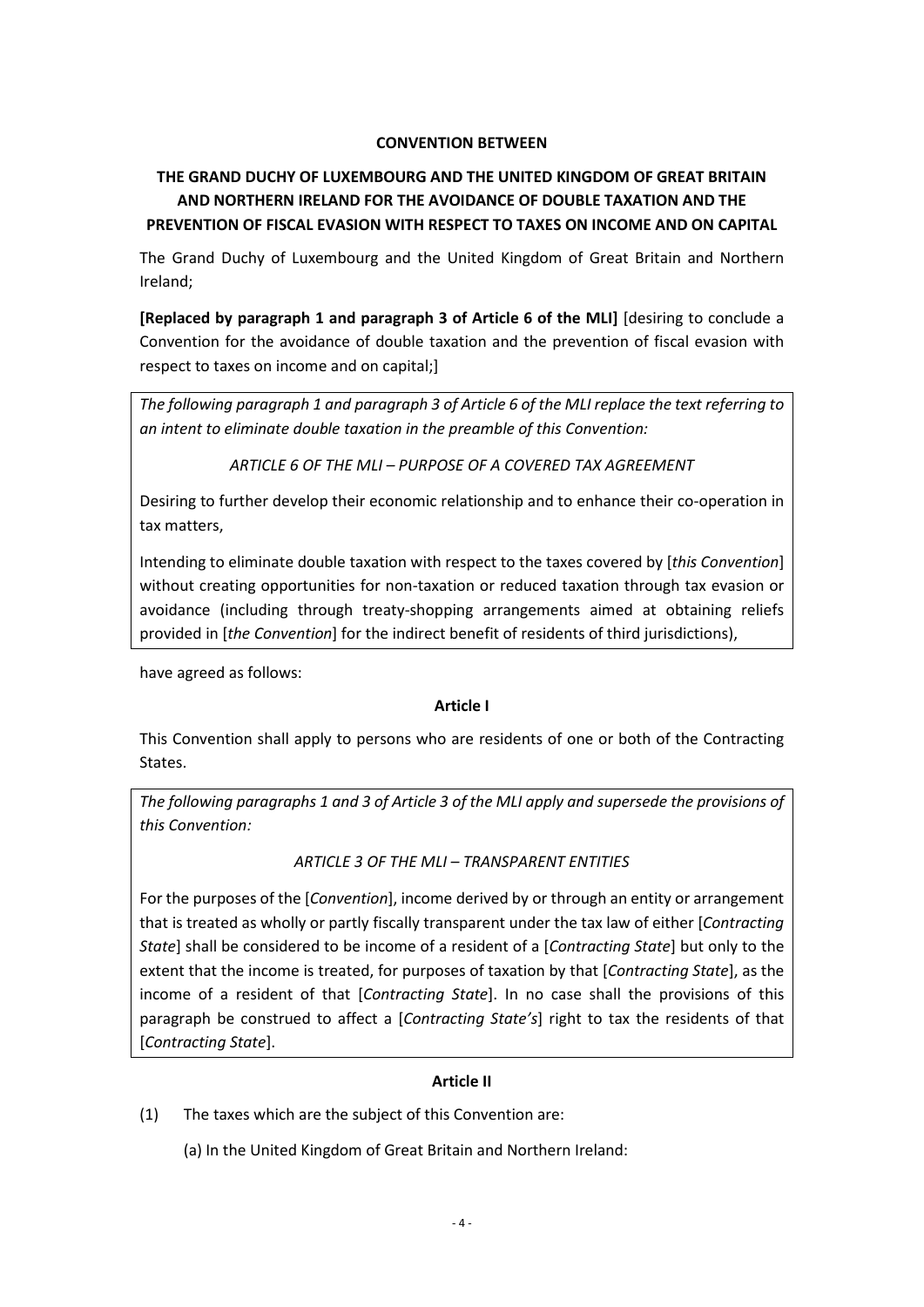- (i) the income tax;
- (ii) the corporation tax;
- (iii) the petroleum revenue tax;
- (iv) the development land tax; and
- (v) the capital gains tax

(hereinafter referred to as "United Kingdom tax").

- (b) In Luxembourg:
	- (i) the income tax on individuals (l'impôt sur le revenu des personnes physiques);
	- (ii) the tax on fees of directors of companies (l'impôt sur les tantièmes);
	- (iii) the corporation tax (l'impôt sur le revenu des collectivités);
	- (iv) the capital tax (l'impôt sur la fortune); and
	- (v) the communal trade tax, including tax on the total amount of wages and salaries (l'impôt commercial communal, y compris l'impôt sur le total des salaires)

(hereinafter referred to as "Luxembourg tax").

(2) The Convention shall also apply to any identical or substantially similar taxes which are subsequently imposed in addition to, or in place of, the existing taxes.

#### **Article III**

- (1) In this Convention, unless the context otherwise requires:
	- (a) the term "United Kingdom" means Great Britain and Northern Ireland, including any area outside the territorial sea of the United Kingdom which has been or may hereafter be designated, under the laws of the United Kingdom concerning the Continental Shelf, as an area within which the rights of the United Kingdom with respect to the sea bed and sub-soil and their natural resources may be exercised;
	- (b) the term "Luxembourg" means the Grand Duchy of Luxembourg;
	- (c) the terms "a Contracting State" and "the other Contracting State" mean the United Kingdom or Luxembourg, as the context requires;
	- (d) the term "competent authority" means, in the case of Luxembourg, the Ministre du Trésor or his authorised representative; in the case of the United Kingdom, the Commissioners of Inland Revenue or their authorised representative; and, in the case of any territory to which the Convention is extended under Article XXXI, the competent authority for the administration in such territory of the taxes to which the Convention applies;
	- (e) the term "tax" means United Kingdom tax or Luxembourg tax, as the context requires;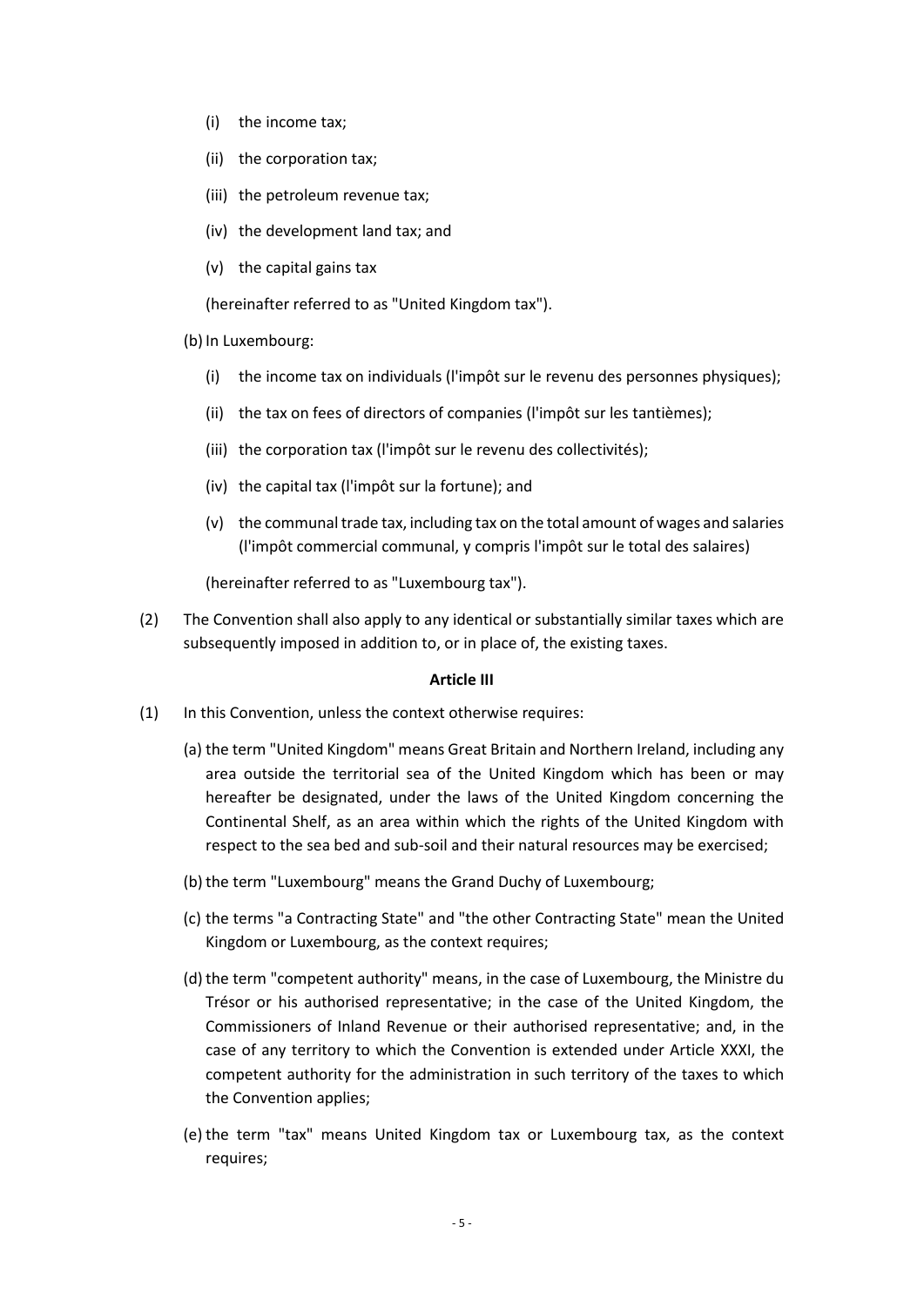- (f) the term "person" comprises an individual, a company and any other body of persons;
- (g) the term "company" means any body corporate or any entity which is treated as a body corporate for tax purposes;
- (h)the terms "enterprise of a Contracting State" and "enterprise of the other Contracting State" mean respectively an enterprise carried on by a resident of a Contracting State and an enterprise carried on by a resident of the other Contracting State;
- (i) the term "profits of an enterprise" includes rents or royalties in respect of cinematograph including television films;
- (j) the term "international traffic" includes traffic between places in any State in the course of a voyage which extends over two or more States.
- (2) As regards the application of the Convention by a Contracting State any term not otherwise defined shall, unless the context otherwise requires, have the meaning which it has under the laws of that Contracting State relating to the taxes which are the subject of the Convention.

#### **Article IV**

- (1) For the purposes of this Convention, the term "resident of a Contracting State" means any person who, under the law of that State, is liable to taxation therein by reason of his domicile, residence, place of management or any other criterion of a similar nature.
- (2) Where by reason of the provisions of paragraph (1) an individual is a resident of both Contracting States, then this case shall be determined in accordance with the following rules:
	- (a) he shall be deemed to be a resident of the Contracting State in which he has a permanent home available to him. If he has a permanent home available to him in both Contracting States, he shall be deemed to be a resident of the Contracting State with which his personal and economic relations are closest (centre of vital interests);
	- (b) if the Contracting State in which he has his centre of vital interests cannot be determined, or if he has not a permanent home available to him in either Contracting State, he shall be deemed to be a resident of the Contracting State in which he has an habitual abode;
	- (c) if he has an habitual abode in both Contracting States or in neither of them, he shall be deemed to be a resident of the Contracting State of which he is a national;
	- (d) if he is a national of both Contracting States or of neither of them, the competent authorities of the Contracting States shall settle the question by mutual agreement.
- (3) Where by reason of the provisions of paragraph (1) a person other than an individual is a resident of both Contracting States, then it shall be deemed to be a resident of the Contracting State in which its place of effective management is situated.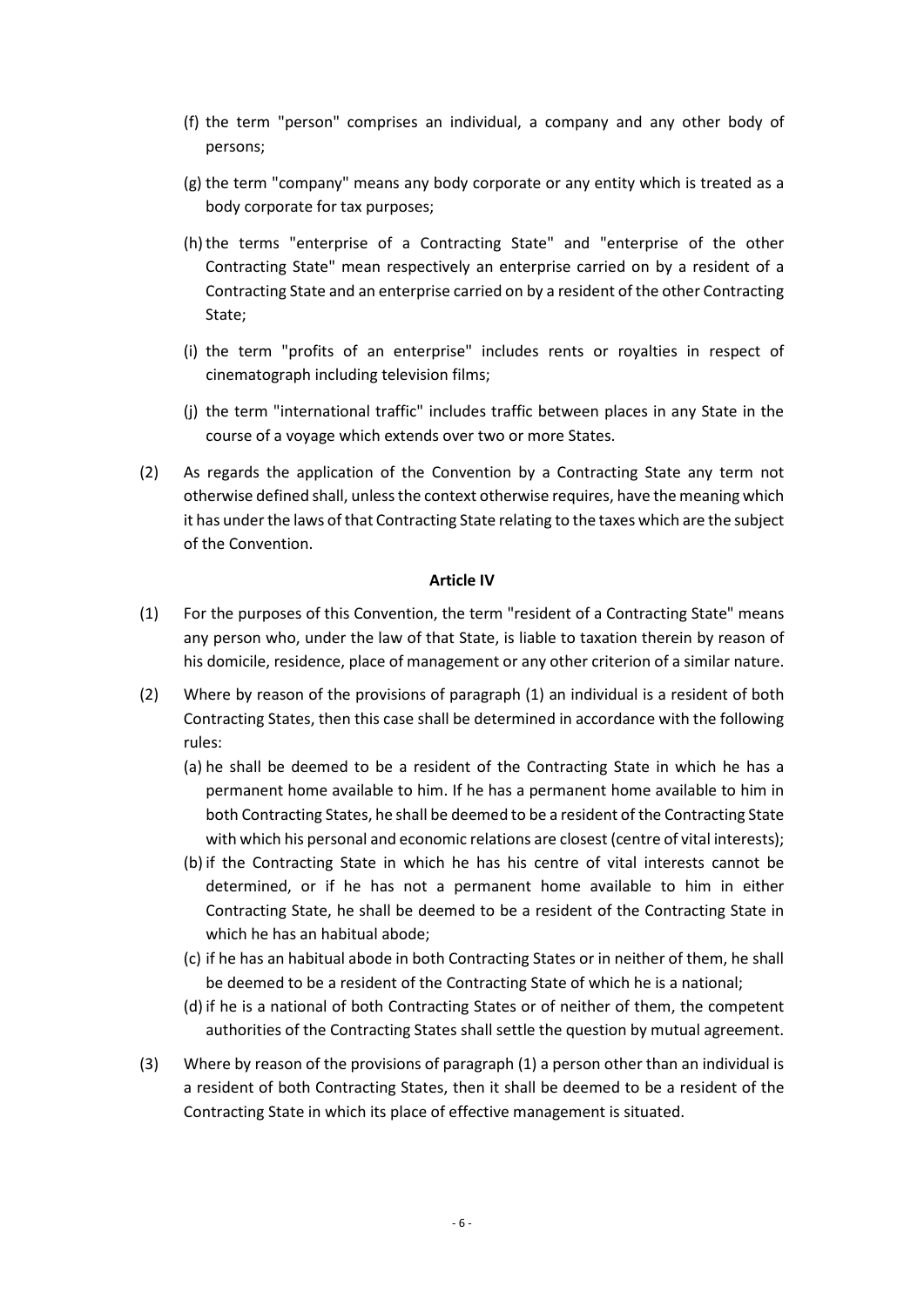#### **Article V**

- (1) For the purposes of this Convention, the term "permanent establishment" means a fixed place of business in which the business of the enterprise is wholly or partly carried on.
- (2) The term "permanent establishment" shall include especially:
	- (a) a place of management;
	- (b) a branch;
	- (c) an office;
	- (d) a factory;
	- (e) a workshop;
	- (f) a mine, quarry or other place of extraction of natural resources;
	- (g) a building site or construction or assembly project which exists for more than six months.
- (3) The term "permanent establishment" shall not be deemed to include:
	- (a) the use of facilities solely for the purpose of storage, display or delivery of goods or merchandise belonging to the enterprise;
	- (b) the maintenance of a stock of goods or merchandise belonging to the enterprise solely for the purpose of storage, display or delivery;
	- (c) the maintenance of a stock of goods or merchandise belonging to the enterprise solely for the purpose of processing by another enterprise;
	- (d) the maintenance of a fixed place of business solely for the purpose of purchasing goods or merchandise, or for collecting information, for the enterprise;
	- (e) the maintenance of a fixed place of business solely for the purpose of advertising, for the supply of information, for scientific research or for similar activities which have a preparatory or auxiliary character, for the enterprise.
- (4) A person acting in a Contracting State on behalf of an enterprise of the other Contracting State - other than an agent of an independent status to whom paragraph (5) applies - shall be deemed to be a permanent establishment in the first-mentioned State if he has, and habitually exercises in that State, an authority to conclude contracts in the name of the enterprise, unless his activities are limited to the purchase of goods or merchandise for the enterprise.
- (5) An enterprise of a Contracting State shall not be deemed to have a permanent establishment in the other Contracting State merely because it carries on business in that other State through a broker, general commission agent or any other agent of an independent status, where such persons are acting in the ordinary course of their business.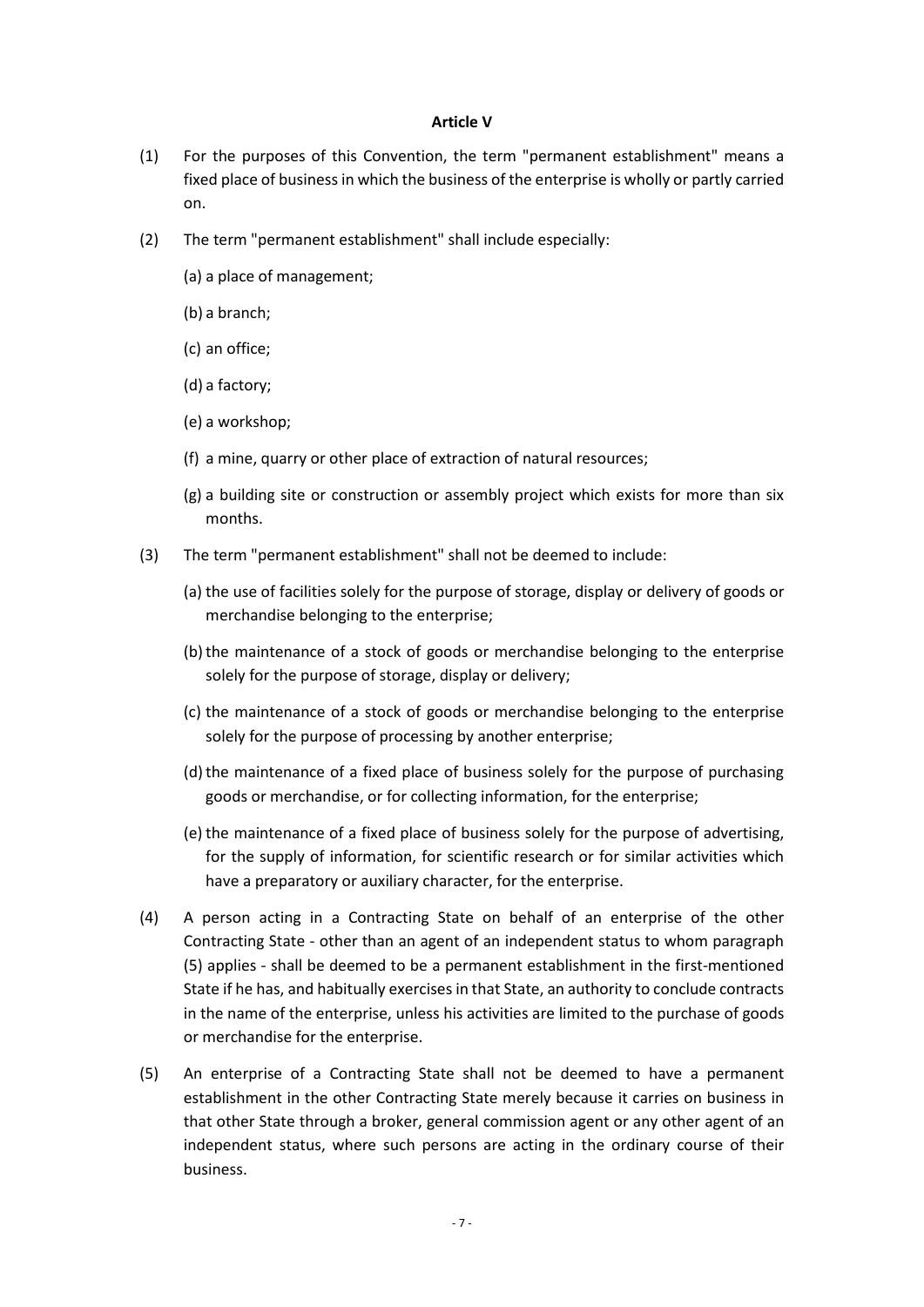(6) The fact that a company which is a resident of a Contracting State controls or is controlled by a company which is a resident of the other Contracting State, or which carries on business in that other State (whether through a permanent establishment or otherwise), shall not of itself constitute either company a permanent establishment of the other.

### **Article VI**

- (1) Income from immovable property may be taxed in the Contracting State in which such property is situated.
- (2) The term "immovable property" shall be defined in accordance with the law of the Contracting State in which the property in question is situated. The term shall in any case include property accessory to immovable property, livestock and equipment used in agriculture and forestry, rights to which the provisions of general law respecting landed property apply, usufruct of immovable property and rights to variable or fixed payments as consideration for the working of, or the right to work, mineral deposits, sources and other natural resources; ships, boats and aircraft shall not be regarded as immovable property.
- (3) The provisions of paragraph (1) shall apply to income derived from the direct use, letting, or use in any other form of immovable property.
- (4) The provisions of paragraphs (1) and (3) shall also apply to the income from immovable property of an enterprise and to income from immovable property used for the performance of professional services.

#### **Article VII**

- (1) The profits of an enterprise of a Contracting State shall be taxable only in that State unless the enterprise carries on business in the other Contracting State through a permanent establishment situated therein. If the enterprise carries on business as aforesaid, the profits of the enterprise may be taxed in the other State but only so much of them as is attributable to that permanent establishment and in particular Luxembourg shall not impose tax on the basis of minimum taxable income.
- (2) Where an enterprise of a Contracting State carries on business in the other Contracting State through a permanent establishment situated therein, there shall in each Contracting State be attributed to that permanent establishment the profits which it might be expected to make if it were a distinct and separate enterprise engaged in the same or similar activities under the same or similar conditions and dealing wholly independently with the enterprise of which it is a permanent establishment.
- (3) In the determination of the profits of a permanent establishment, there shall be allowed as deductions expenses which are incurred for the purposes of the permanent establishment including executive and general administrative expenses so incurred, whether in the State in which the permanent establishment is situated or elsewhere.
- (4) Insofar as it has been customary in a Contracting State to determine the profits to be attributed to a permanent establishment on the basis of an apportionment of the total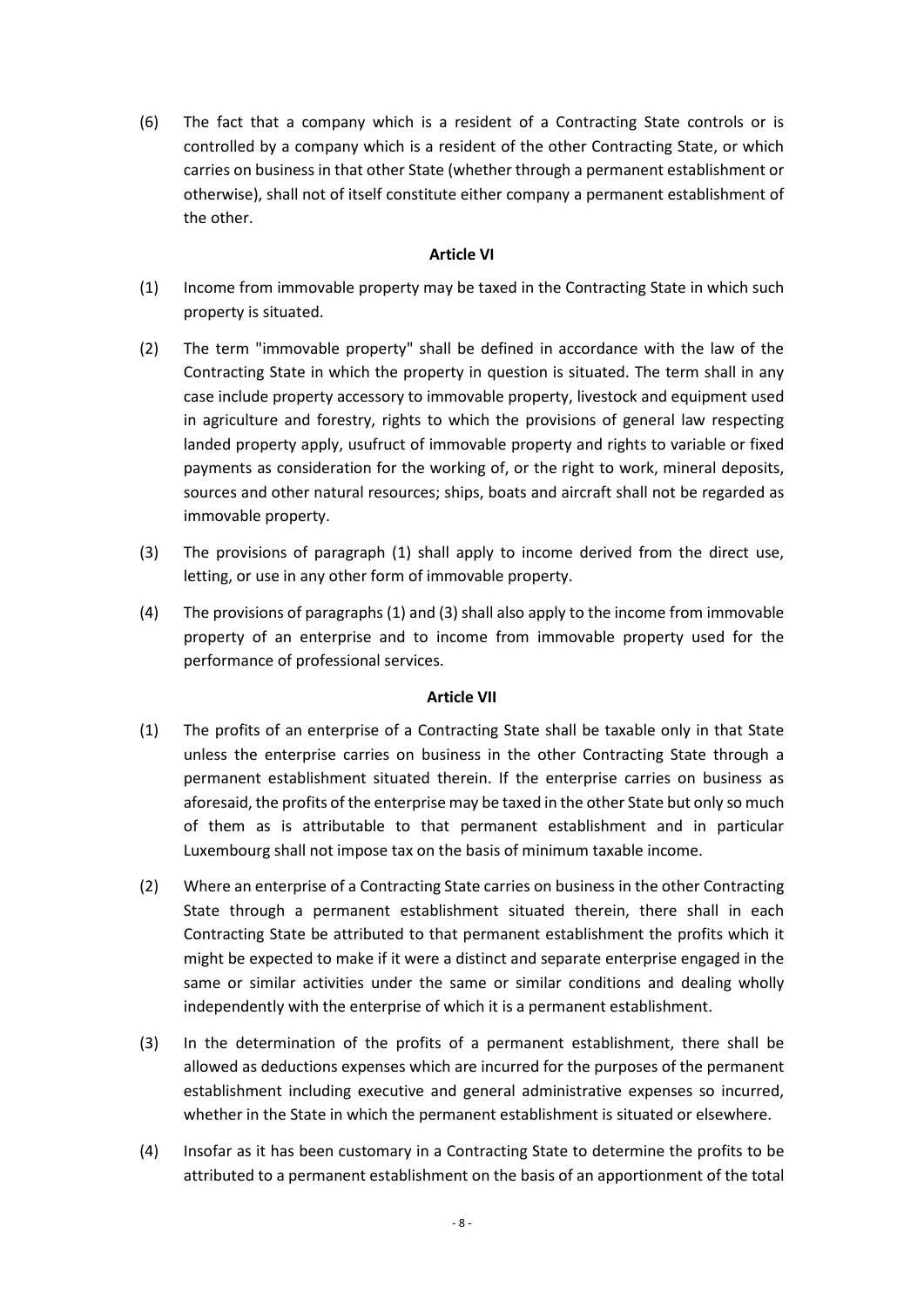profits of the enterprise to its various parts, nothing in paragraph (2) shall preclude that Contracting State from determining the profits to be taxed by such an apportionment as may be customary; the method of apportionment adopted shall, however, be such that the result shall be in accordance with the principles laid down in this Article.

- (5) No profits shall be attributed to a permanent establishment by reason of the mere purchase by that permanent establishment of goods or merchandise for the enterprise.
- (6) For the purposes of the preceding paragraphs, the profits to be attributed to the permanent establishment shall be determined by the same method year by year unless there is good and sufficient reason to the contrary.
- (7) Where profits include items of income which are dealt with separately in other Articles of this Convention, then the provisions of those Articles shall not be affected by the provisions of this Article.

### **Article VIII**

- (1) Profits from the operation of ships or aircraft in international traffic shall be taxable only in the Contracting State in which the place of effective management of the enterprise is situated.
- (2) Profits from the operation of boats engaged in inland waterways transport shall be taxable only in the Contracting State in which the place of effective management of the enterprise is situated.
- (3) If the place of effective management of a shipping enterprise or of an inland waterways transport enterprise is aboard a ship or boat, then it shall be deemed to be situated in the Contracting State in which the home harbour of the ship or boat is situated, or, if there is no such home harbour, in the Contracting State of which the operator of the ship or boat is a resident.

### **Article IX**

### Where

- (a) an enterprise of a Contracting State participates directly or indirectly in the management, control or capital of an enterprise of the other Contracting State, or
- (b) the same persons participate directly or indirectly in the management, control or capital of an enterprise of a Contracting State and an enterprise of the other Contracting State,

and in either case conditions are made or imposed between the two enterprises in their commercial or financial relations which differ from those which would be made between independent enterprises, then any profits which would, but for those conditions, have accrued to one of the enterprises, but, by reason of those conditions, have not so accrued, may be included in the profits of that enterprise and taxed accordingly.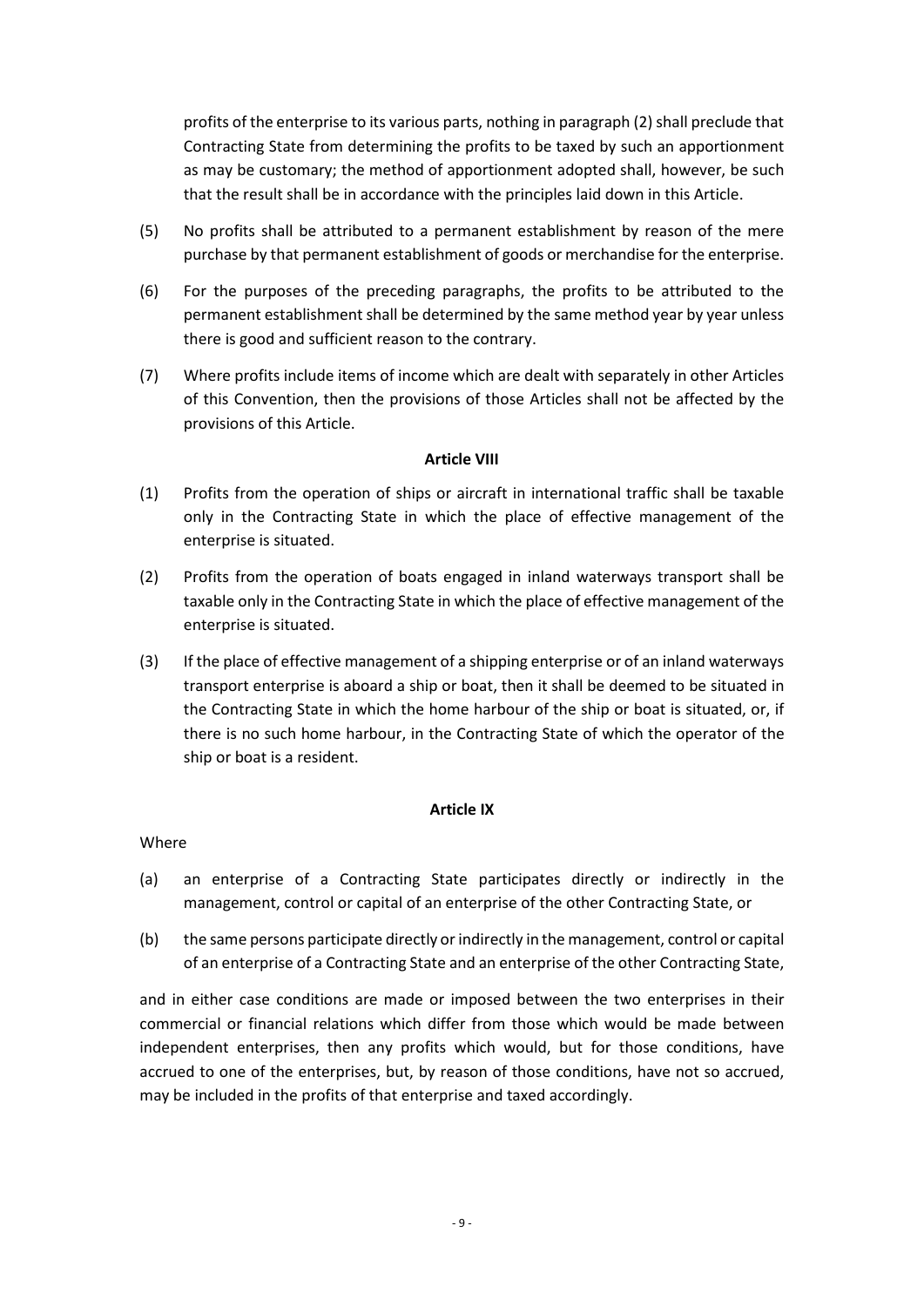*The following paragraph 1 of Article 17 of the MLI replaces paragraph 3 of Article XXV of this Convention:*

# *ARTICLE 17 OF THE MLI – CORRESPONDING ADJUSTMENTS*

Where a [*Contracting State*] includes in the profits of an enterprise of that [*Contracting State*] — and taxes accordingly — profits on which an enterprise of the other [*Contracting State*] has been charged to tax in that other [*Contracting State*] and the profits so included are profits which would have accrued to the enterprise of the first-mentioned [*Contracting State*] if the conditions made between the two enterprises had been those which would have been made between independent enterprises, then that other [*Contracting State*] shall make an appropriate adjustment to the amount of the tax charged therein on those profits. In determining such adjustment, due regard shall be had to the other provisions of [*the Convention*] and the competent authorities of the [*Contracting States*] shall if necessary consult each other.

### **Article X**

- (1) Dividends derived from a company which is a resident of one of the Contracting States by a resident of the other Contracting State may be taxed in that other State.
- (2) However, such dividends may also be taxed in the Contracting State of which the company paying the dividends is a resident and according to the law of that State, but if the beneficial owner of the dividends is a resident of the other Contracting State the tax so charged shall not exceed:
	- (a) 5 per cent of the gross amount of the dividends if the beneficial owner is a company the capital of which is wholly or partly divided into shares and it controls directly or indirectly at least 25 per cent of the voting power in the company paying the dividends;
	- (b) in all other cases 15 per cent of the gross amount of the dividends.

This paragraph shall not affect the taxation of the company in respect of the profits out of which the dividends are paid. For the purposes of sub-paragraph (a) of this paragraph indirect control of the voting power shall be deemed to exist when a company being a resident of one Contracting State controls together with one or more companies at least 25 per cent of the voting power in a company that is a resident of the other Contracting State provided that the first-mentioned company controls more than 50 per cent of the voting power in the one or more companies aforementioned.

- (3) As long as an individual resident in the United Kingdom is entitled under United Kingdom law to a tax credit in respect of dividends paid by a company which is resident in the United Kingdom, paragraph (2) of this Article shall not apply to dividends derived from a company which is a resident of the United Kingdom by a resident of Luxembourg. In these circumstances the following provisions of this paragraph shall apply:
	- (a) (i) Where a resident of Luxembourg is entitled to a tax credit in respect of such a dividend under sub-paragraph (b) of this paragraph, tax may also be charged in the United Kingdom, and according to the laws of the United Kingdom, on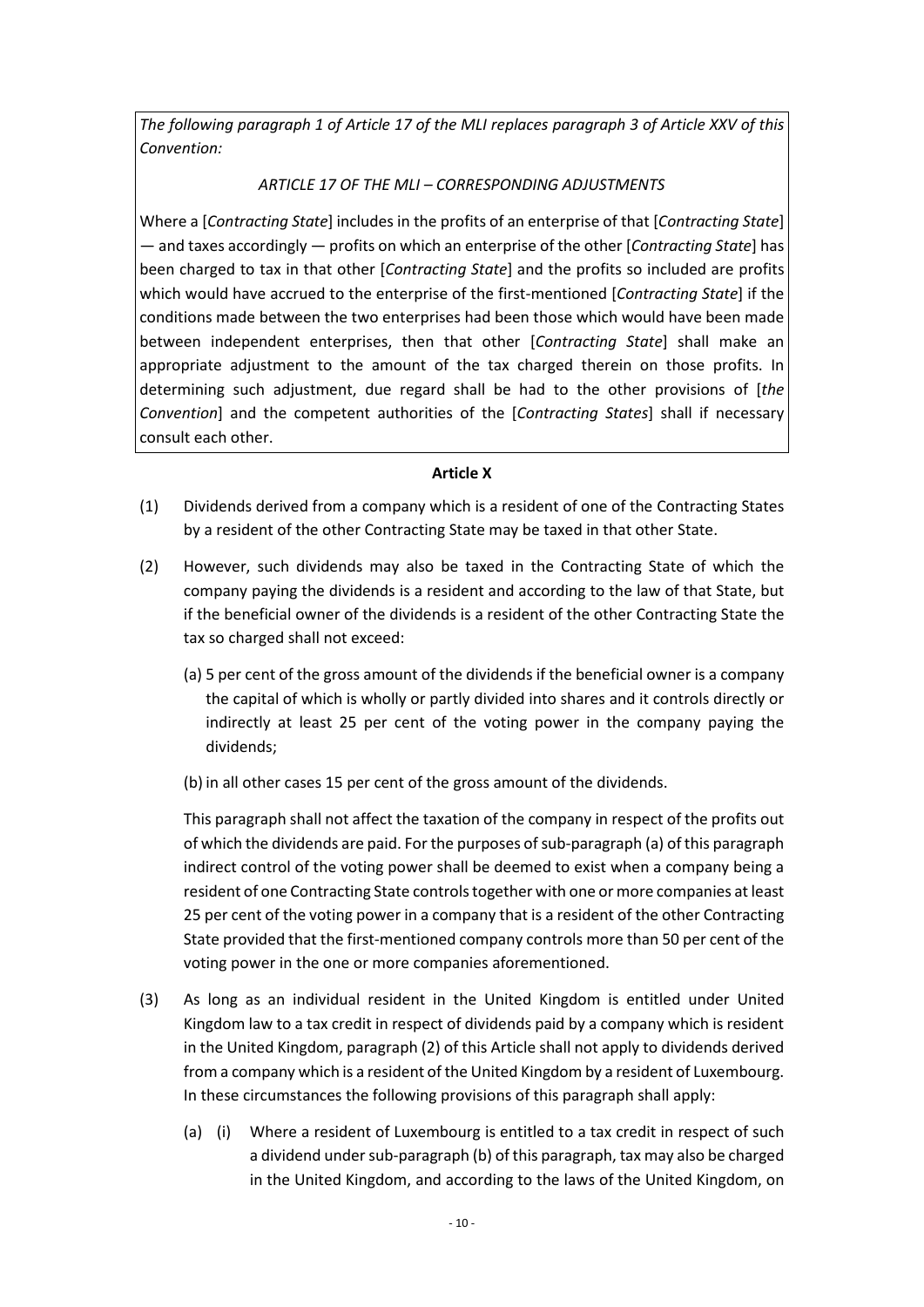the aggregate of the amount or value of that dividend and the amount of that tax credit at a rate not exceeding 15 per cent.

- (ii) Where a resident of Luxembourg is entitled to a tax credit in respect of such a dividend under sub-paragraph (c) of this paragraph, tax may also be charged in the United Kingdom and according to the laws of the United Kingdom, on the aggregate of the amount or value of that dividend and the amount of that tax credit at a rate not exceeding 5 per cent.
- (iii) Except as provided in sub-paragraphs (a) (i) and (a) (ii) of this paragraph, dividends derived from a company which is a resident of the United Kingdom by a resident of Luxembourg who is the beneficial owner of those dividends shall be exempt from any tax which is chargeable in the United Kingdom on dividends.
- (b) A resident of Luxembourg who receives a dividend from a company which is a resident of the United Kingdom shall, subject to the provisions of sub-paragraphs (c) and (d) of this paragraph and provided he is the beneficial owner of the dividend, be entitled to the tax credit in respect thereof to which an individual resident in the United Kingdom would have been entitled had he received that dividend, and to the payment of any excess of that tax credit over his liability to United Kingdom tax.
- (c) The provisions of sub-paragraph (b) of this paragraph shall not apply where the beneficial owner of the dividend is a company which either alone or together with one or more associated companies controls directly or indirectly at least 10 per cent of the voting power in the company paying the dividend. In these circumstances a company which is a resident of Luxembourg and receives a dividend from a company which is a resident of the United Kingdom shall, provided it is the beneficial owner of the dividend and subject to the provisions of subparagraph (d) of this paragraph, be entitled to a tax credit equal to one half of the tax credit to which an individual resident in the United Kingdom would have been entitled had he received that dividend, and to the payment of any excess of that tax credit over its liability to United Kingdom tax. For the purpose of this subparagraph two companies shall be deemed to be associated if one is controlled directly or indirectly by the other, or both are controlled directly or indirectly by a third company; and a company shall be deemed to be controlled by another company if the latter controls more than 50 per cent of the voting power in the first-mentioned company.

#### (d) **[Replaced by paragraph 1 and paragraph 4 of Article 7 of the MLI][1](#page-10-0)**

(i) The provisions of neither sub-paragraph (b) nor sub-paragraph (c) of this paragraph shall apply unless the recipient of a dividend shows (if required to do so by the competent authority of the United Kingdom on receipt of a claim

<span id="page-10-0"></span> $1$  In accordance with the ordering of the provisions of the 2017 OECD Model Tax Convention, refer to the box following Article XXIX of the Convention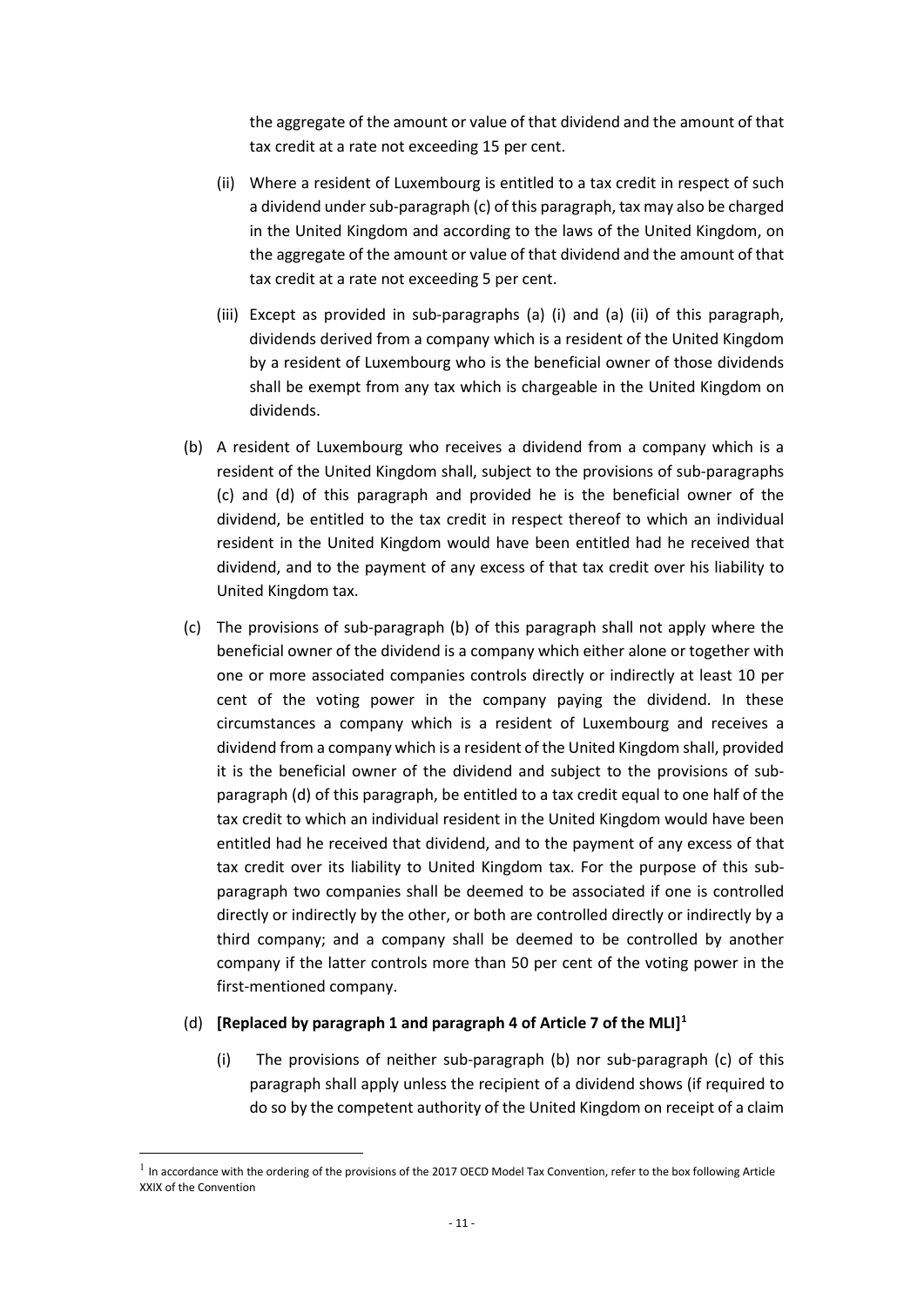by the recipient to have the tax credit set against United Kingdom income tax chargeable on him or to have the excess of the credit over that income tax paid to him) that the shareholding in respect of which the dividend was paid was acquired by the recipient for bona fide commercial reasons or in the ordinary course of making or managing investments and it was not the main object nor one of the main objects of that acquisition to obtain entitlement to the tax credit referred to in sub-paragraph (b) or sub-paragraph (c) as the case may be.

- (ii) Luxembourg may, on or before 30 June in any calendar year, give the United Kingdom through the diplomatic channel, notice of termination of this subparagraph and, in such event, it shall cease to have effect in relation to dividends paid on or after 6 April in the calendar year next following that in which such notice is given.]
- (4) The term "dividends" for United Kingdom tax purposes includes any item which under the law of the United Kingdom is treated as a distribution and for Luxembourg tax purposes includes any item which under the law of Luxembourg is treated as a distribution out of earnings and profits, and the income derived by a sleeping partner from his participation as such.
- (5) The provisions of paragraph (1) and of paragraph (2) or (3) of this Article, as the case may be, shall not apply if the recipient of the dividends, being a resident of one of the Contracting States, has in the other Contracting State, of which the company paying the dividends is a resident, a permanent establishment and the holding by virtue of which the dividends are paid is effectively connected with the business carried on through such permanent establishment. In such a case the provisions of Article VII shall apply.
- (6) Where a company which is a resident of one of the Contracting States derives profits or income from the other Contracting State, that other State may not impose any tax on the dividends paid by the company to persons who are not residents of that other State, or subject the company's undistributed profits to a tax on undistributed profits, even if the dividends paid or the undistributed profits consist wholly or partly of profits or income arising in such other State, except insofar as the holding in respect of which the dividends are paid is effectively connected with a permanent establishment or a fixed base situated in that other State.

#### **Article XI**

- (1) Interest arising in one of the Contracting States which is derived and beneficially owned by a resident of the other Contracting State shall be taxable only in that other State.
- (2) The term "interest" as used in this Article means income from Government securities, bonds or debentures, whether or not secured by mortgage and whether or not carrying a right to participate in profits, and debt-claims of every kind as well as all other income assimilated to income from money lent by the taxation law of the State in which the income arises.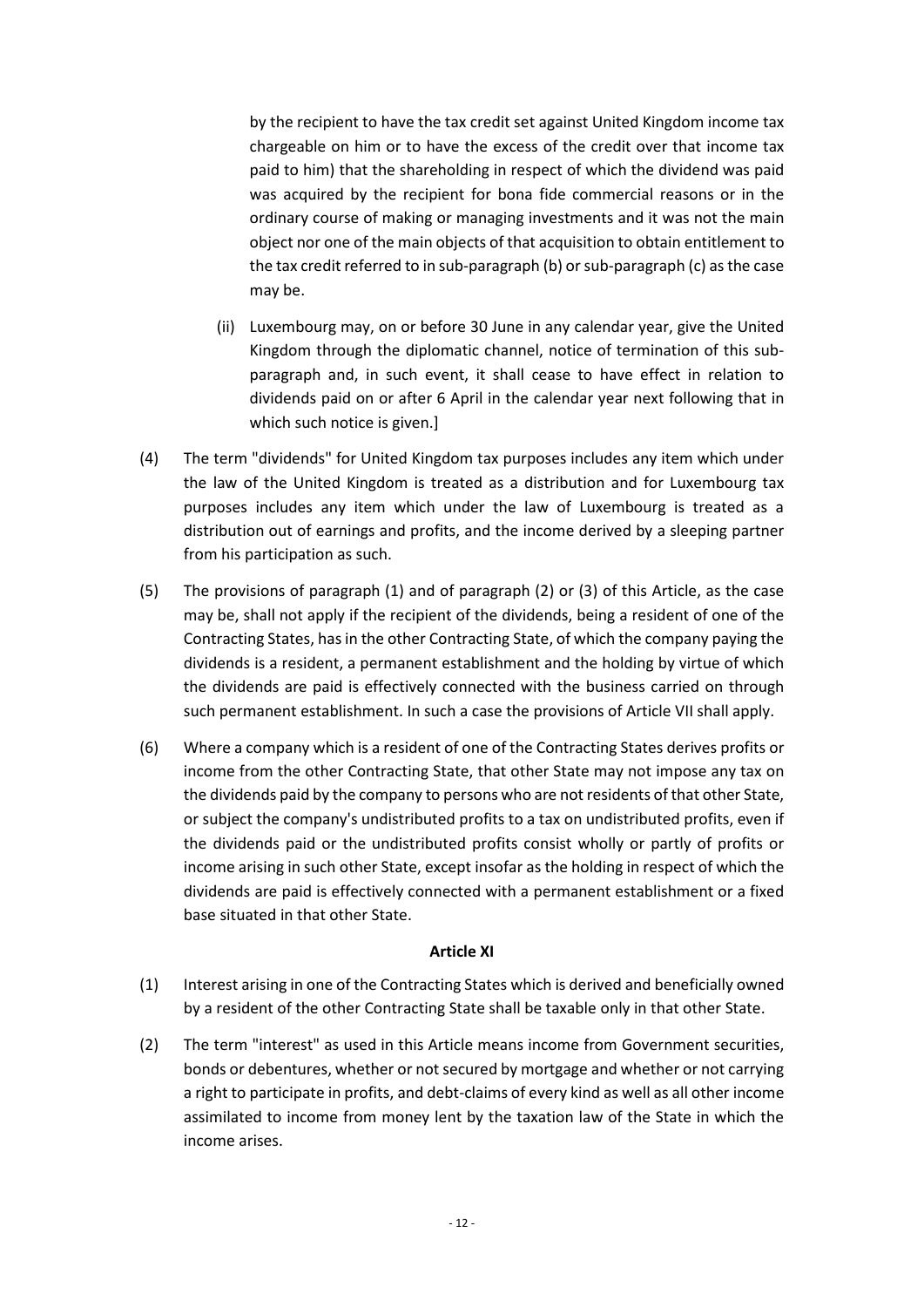- (3) The provisions of paragraph (1) shall not apply if the recipient of the interest, being a resident of a Contracting State, has in the other Contracting State in which the interest arises a permanent establishment with which the debt-claim from which the interest arises is effectively connected. In such a case, the provisions of Article VII shall apply.
- (4) Subject to paragraph (5) of this Article, the provisions of paragraph (1) of this Article shall not apply to any payment of interest by a company where, under the law of the Contracting State of which the company is a resident, that payment is treated as a distribution.
- (5) Any provision in the law of either of the Contracting States relating only to interest paid to a non-resident company shall not operate so as to require such interest paid to a company which is a resident of the other State to be treated as a distribution of the company paying such interest. The preceding sentence shall not apply to interest paid to a company which is a resident of one of the Contracting States in which more than 50 per cent of the voting power is controlled, directly or indirectly, by a person or persons resident in the other State.
- (6) Interest shall be deemed to arise in a Contracting State when the payer is that State itself, a political subdivision, a local authority or a resident of that State. Where, however, the person paying the interest, whether he is a resident of a Contracting State or not, has in a Contracting State a permanent establishment in connection with which the indebtedness on which the interest is paid was incurred, and such interest is borne by such permanent establishment, then such interest shall be deemed to arise in the Contracting State in which the permanent establishment is situated.
- (7) Where, owing to a special relationship between the payer and the recipient or between both of them and some other person, the amount of the interest paid, having regard to the debt-claim for which it is paid, exceeds the amount which would have been agreed upon by the payer and the recipient in the absence of such relationship, the provisions of this Article shall apply only to the last-mentioned amount. In that case, the excess part of the payments shall remain taxable according to the law of each Contracting State, due regard being had to the other provisions of this Convention.

### **Article XII**

- (1) Royalties arising in a Contracting State and paid to a resident of the other Contracting State may be taxed in that other State. Howeversuch royalties may also be taxed in the Contracting State in which they arise and according to the law of that State, but if the recipient is the beneficial owner of the royalties the tax so charged shall not exceed 5 per cent of the gross amount of the royalties.
- (2) The term "royalties" as used in this Article means payments of any kind received as a consideration for the use of, or the right to use, any copyright of literary, artistic or scientific work, any patent, trade mark, design or model, plan, secret formula or process, or for the use of, or the right to use, industrial, commercial or scientific equipment, or for information concerning industrial, commercial or scientific experience.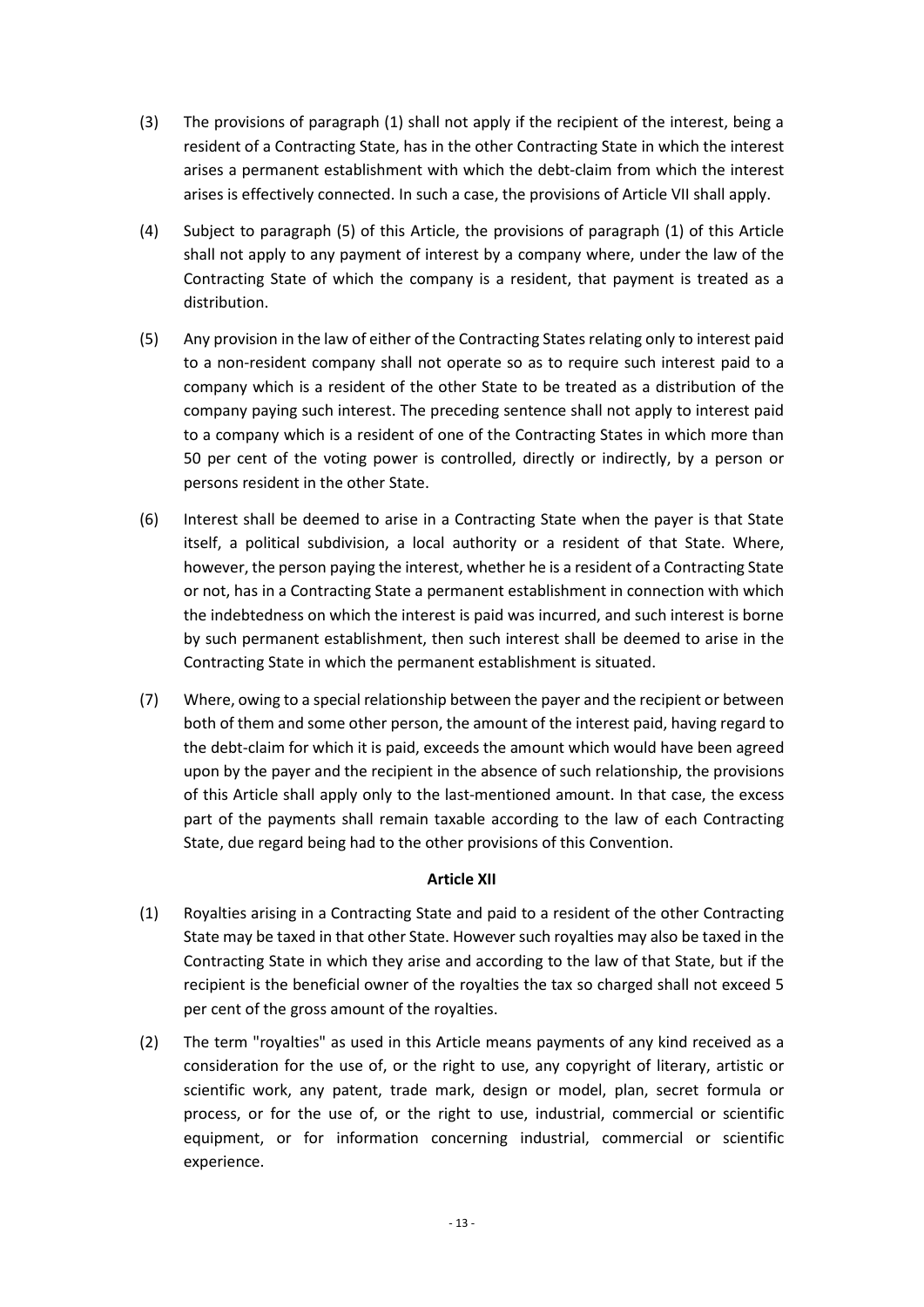- (3) The provisions of paragraph (1) shall not apply if the recipient of the royalties, being a resident of a Contracting State, has in the other Contracting State in which the royalties arise a permanent establishment with which the right or property giving rise to the royalties is effectively connected. In such a case, the provisions of Article VII shall apply.
- (4) Royalties paid by a company which is a resident of one of the Contracting States to a resident of the other Contracting State shall not be treated as a distribution by such company. The preceding sentence shall not apply to royalties paid to a company which is a resident of one of the Contracting States where
	- (a) the same persons participate directly or indirectly in the management or control of the company paying the royalties and the company deriving the royalties, and
	- (b) more than 50 per cent of the voting power in the company deriving the royalties is controlled, directly or indirectly, by a person or persons resident in the other Contracting State.
- (5) Royalties shall be deemed to arise in a Contracting State when the payer is that State itself, a political subdivision, a local authority or a resident of that State. Where, however, the person paying the royalties, whether he is a resident of a Contracting State or not, has in a Contracting State a permanent establishment in connection with which the obligation to pay the royalties was incurred, and the royalties are borne by the permanent establishment, then the royalties shall be deemed to arise in the Contracting State in which the permanent establishment is situated.
- (6) Where, owing to a special relationship between the payer and the recipient or between both of them and some other person, the amount of the royalties paid, having regard to the use, right or information for which they are paid, exceeds the amount which would have been agreed upon by the payer and the recipient in the absence of such relationship, the provisions of this Article shall apply only to the last-mentioned amount. In that case, the excess part of the payments shall remain taxable according to the law of each Contracting State, due regard being had to the other provisions of this Convention.

#### **Article XIII**

- (1) Gains from the alienation of immovable property, as defined in paragraph (2) of Article VI, may be taxed in the Contracting State in which such property is situated.
- (2) Gains from the alienation of movable property forming part of the business property of a permanent establishment which an enterprise of a Contracting State has in the other Contracting State, or of movable property pertaining to a fixed base available to a resident of a Contracting State in the other Contracting State for the purpose of performing professional services, including such gains from the alienation of such a permanent establishment (alone or together with the whole enterprise) or of such a fixed base, may be taxed in the other State. However, gains from the alienation of movable property of the kind referred to in paragraph (3) of Article XXIII shall be taxable only in the Contracting State in which such movable property is taxable according to the said Article.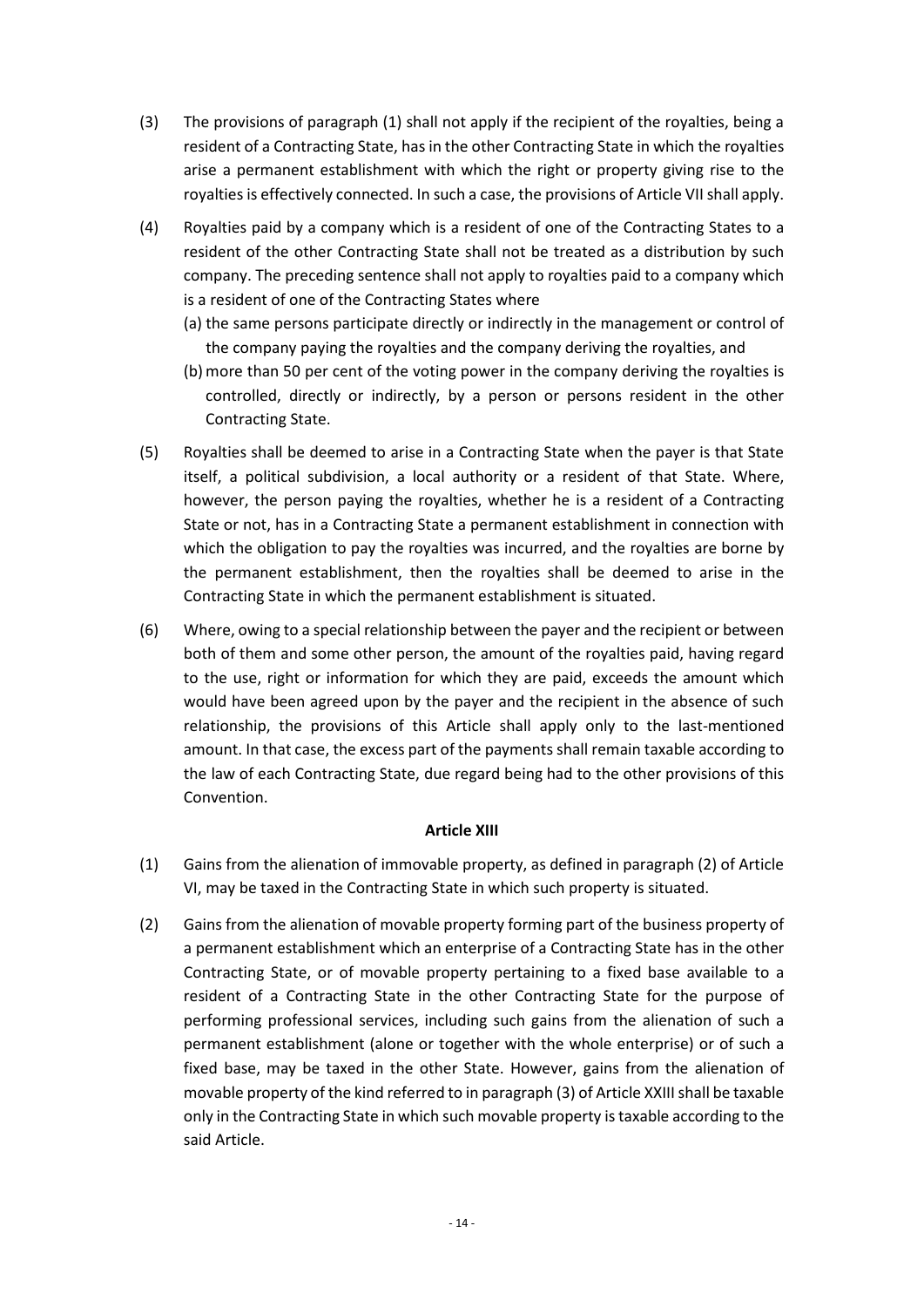(3) Gains from the alienation of any property other than those mentioned in paragraphs (1) and (2) shall be taxable only in the Contracting State of which the alienator is a resident.

### **Article XIII A**

Notwithstanding any other provision of this Convention, gains derived by a resident of Luxembourg from the alienation of rights to oil, gas, etc. to be produced by the exploration or exploitation of the sea bed and its sub-soil situated in the United Kingdom, under the authority of a licence granted by the United Kingdom, including rights to interests in or to the benefit of such oil, gas, etc., or from the alienation of shares deriving their value or the greater part of their value directly or indirectly from such rights, may be taxed in the United Kingdom.

### **Article XIV**

- (1) Income derived by a resident of a Contracting State in respect of professional services or other independent activities of a similar character shall be taxable only in that State unless he has a fixed base regularly available to him in the other Contracting State for the purpose of performing his activities. If he has such a fixed base, the income may be taxed in the other Contracting State but only so much of it as is attributable to that fixed base.
- (2) The term "professional services" includes, especially independent scientific, literary, artistic, educational or teaching activities as well as the independent activities of physicians, lawyers, engineers, architects, dentists and accountants.

### **Article XV**

- (1) Subject to the provisions of Articles XVI, XVIII, XIX and XX, salaries, wages and other similar remuneration derived by a resident of a Contracting State in respect of an employment shall be taxable only in that State unless the employment is exercised in the other Contracting State. If the employment is so exercised, such remuneration as is derived therefrom may be taxed in that other State.
- (2) Notwithstanding the provisions of paragraph (1), remuneration derived by a resident of a Contracting State in respect of an employment exercised in the other Contracting State shall be taxable only in the first-mentioned State if:
	- (a) the recipient is present in the other State for a period or periods not exceeding in the aggregate 183 days in the fiscal year concerned, and
	- (b) the remuneration is paid by, or on behalf of, an employer who is not a resident of the other State, and
	- (c) the remuneration is not borne by a permanent establishment or a fixed base which the employer has in the other State.
- (3) Notwithstanding the preceding provisions of this Article, remuneration in respect of an employment exercised aboard a ship or aircraft in international traffic, or aboard a boat engaged in inland waterways transport, may be taxed in the Contracting State in which the place of effective management of the enterprise is situated.
- (4) In relation to remuneration of a director of a company derived from the company the preceding provisions of this Article shall apply as if the remuneration were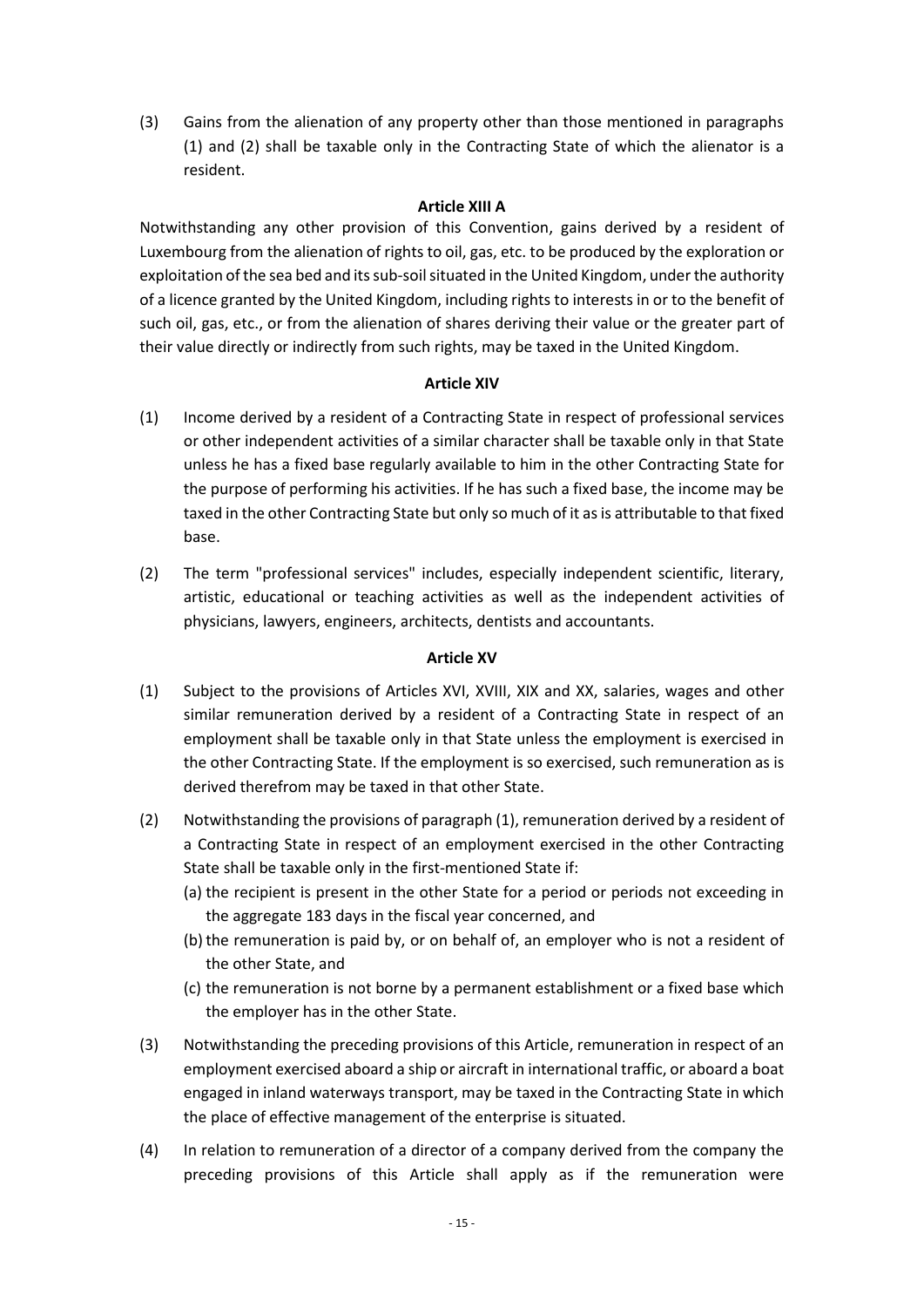remuneration of an employee in respect of an employment, and as if references to "employer" were references to the company.

### **Article XVI**

Directors' fees and similar payments derived by a resident of a Contracting State in his capacity as a member of the board of directors of a company which is a resident of the other Contracting State may be taxed in that other State.

### **Article XVII**

Notwithstanding the provisions of Articles XIV and XV, income derived by public entertainers, such as theatre, motion picture, radio or television artistes, and musicians, and by athletes, from their personal activities as such may be taxed in the Contracting State in which these activities are exercised.

# **Article XVIII**

- (1) Subject to the provisions of paragraphs (1) and (2) of Article XIX pensions and other similar remuneration paid to a resident of a Contracting State in consideration of past employment shall be taxable only in that State.
- (2) Notwithstanding the provisions of paragraph (1) of this Article, pensions paid under the social security legislation of a Contracting State may be taxed in that State.

### **Article XIX**

- (1) Remuneration, including pensions, paid out of public funds of the United Kingdom or Northern Ireland or the funds of any local authority in the United Kingdom to any individual in respect of services rendered to the government of the United Kingdom or Northern Ireland or a local authority in the United Kingdom in the discharge of functions of a governmental nature shall be taxable only in the United Kingdom.
- (2) Remuneration, including pensions, paid by, or out of funds created by, Luxembourg or a political subdivision or a local authority thereof to any individual in respect of services rendered to that State or subdivision or local authority thereof in the discharge of functions of a governmental nature shall be taxable only in Luxembourg.
- (3) The provisions of paragraphs (1) and (2) of this Article shall not apply to remuneration or pensions in respect of services rendered in connection with any trade or business. The provisions of Articles XV, XVI and XVIII shall apply to such remuneration or pensions.

### **Article XX**

A professor or teacher from a Contracting State, who receives remuneration for teaching during a period of temporary residence not exceeding two years, at a university, college, school, or other educational institution in the other Contracting State, shall be exempt from tax in that other Contracting State in respect of that remuneration.

### **Article XXI**

Payments which a student or business apprentice who is or was formerly a resident of a Contracting State and who is present in the other Contracting State solely for the purpose of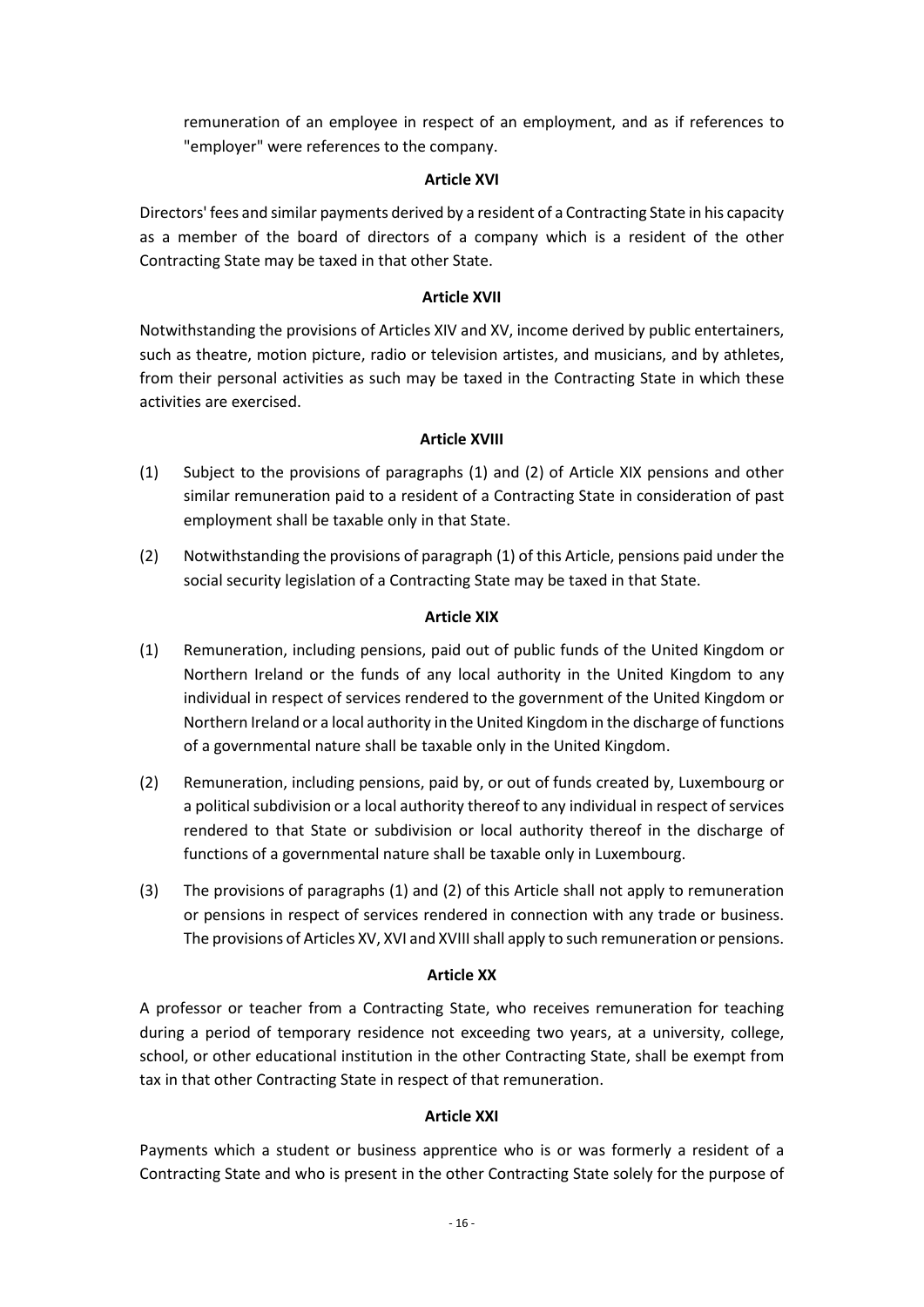his education or training receives for the purpose of his maintenance, education or training shall not be taxed in that other State, provided that such payments are made to him from sources outside that other State.

### **Article XXII**

- (1) Items of income of a resident of a Contracting State, wherever arising, other than income paid out of trusts, which are not dealt with in the foregoing Articles of this Convention, shall be taxable only in that State.
- (2) The provisions of paragraph (1) shall not apply to income, other than income from immovable property as defined in paragraph (2) of Article VI, if the recipient of such income, being a resident of a Contracting State, carries on business in the other Contracting State through a permanent establishment situated therein, or performs in that other State independent personal services from a fixed base situated therein, and the right or property in respect of which the income is paid is effectively connected with such permanent establishment or fixed base. In such a case the provisions of Article VII or Article XIV, as the case may be, shall apply.

### **Article XXIII**

- (1) Capital represented by immovable property, as defined in paragraph (2) of Article VI, may be taxed in the Contracting State in which such property is situated.
- (2) Capital represented by movable property forming part of the business property of a permanent establishment of an enterprise, or by movable property pertaining to a fixed base used for the performance of professional services, may be taxed in the Contracting State in which the permanent establishment or fixed base is situated.
- (3) Ships and aircraft operated in international traffic and boats engaged in inland waterways transport, and movable property pertaining to the operation of such ships, aircraft and boats, shall be taxable only in the Contracting State in which the place of effective management of the enterprise is situated.
- (4) All other elements of capital of a resident of a Contracting State shall be taxable only in that State.

#### **Article XXIV**

- (1) Subject to paragraph (3) of this Article, individuals who are residents of Luxembourg shall be entitled to the same personal allowances, reliefs and reductions for the purposes of United Kingdom tax as British subjects not resident in the United Kingdom.
- (2) Subject to paragraph (3) of this Article, individuals who are residents of the United Kingdom shall be entitled to the same personal allowances, reliefs and reductions for the purposes of Luxembourg tax as those to which Luxembourg nationals not resident in Luxembourg may be entitled.
- (3) Nothing in this Convention shall entitle an individual who is a resident of one of the Contracting States and whose income from the other Contracting State consists solely of dividends, interest or royalties (or solely of any combination thereof) to the personal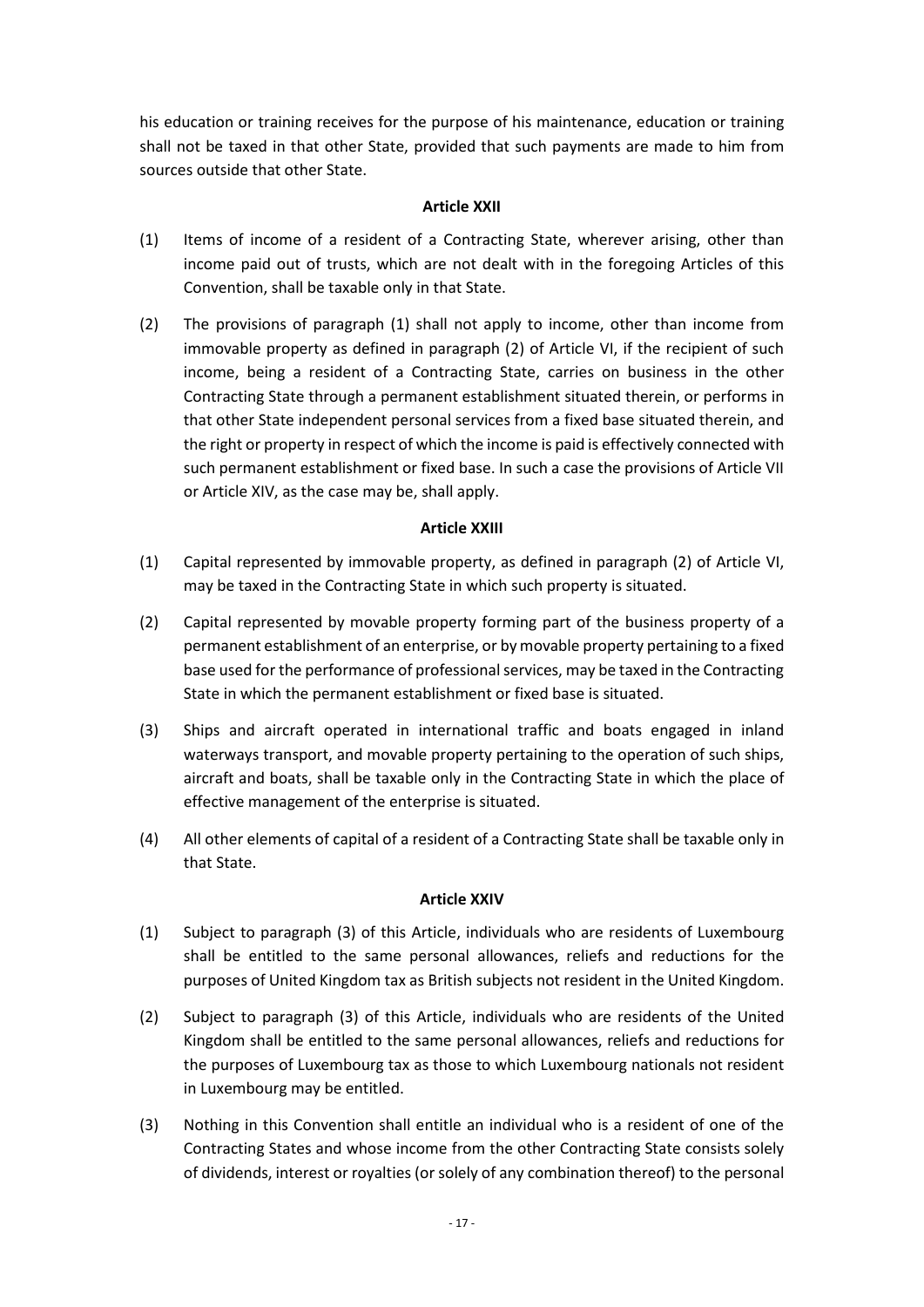allowances, reliefs and reductions of the kind referred to in this Article for the purposes of taxation in that other Contracting State.

### **Article XXV**

- (1) Subject to the provisions of the law of the United Kingdom regarding the allowance as a credit against United Kingdom tax of tax payable in a territory outside the United Kingdom (which shall not affect the general principle hereof), Luxembourg tax payable under the laws of Luxembourg and in accordance with this Convention (excluding, in the case of a dividend, any tax payable on the profits, income or chargeable gains of the company paying the dividend) whether directly or by deduction, on profits, income or chargeable gains from sources within Luxembourg shall be allowed as a credit against any United Kingdom tax computed by reference to the same profits, income or chargeable gains by reference to which the Luxembourg tax is computed. In the case of a dividend paid by a company which is a resident of Luxembourg to a company which is a resident of the United Kingdom and which controls directly not less than 25 per cent of the voting power in the Luxembourg company, the credit shall take into account (in addition to any Luxembourg tax payable in respect of the dividend) the Luxembourg tax payable by the company in respect of its profits. For the purpose of this paragraph:
	- (a) the term "Luxembourg tax" shall not include capital tax (l'impôt sur la fortune) or communal trade tax (l'impôt commercial communal) computed on a basis other than profits;
	- (b) income which under the Convention may be taxed in Luxembourg shall be deemed to be income from sources in Luxembourg.
- (2) (a) Where a resident of Luxembourg derives income or owns capital which, in accordance with the provisions of this Convention, may be taxed in the United Kingdom, Luxembourg shall, subject to the provisions of sub-paragraphs (b) and (d) of this paragraph, exempt such income or capital from tax.

*The following paragraph 2 of Article 5 of the MLI applies to subparagraph (a) of paragraph (2) of Article XXV of this Convention with respect to the residents of Luxembourg:*

*ARTICLE 5 OF THE MLI – APPLICATION OF METHODS FOR ELIMINATION OF DOUBLE TAXATION (Option A)*

[*Subparagraph (a) of paragraph (2) of Article XXV of the Convention*] shall not apply where the [*United Kingdom*] applies the provisions of [*the Convention*] to exempt income derived or capital owned by a resident of [*Luxembourg*] from tax or to limit the rate at which such income or capital may be taxed. In the latter case, [*Luxembourg*] shall allow as a deduction from the tax on the income or capital of that resident an amount equal to the tax paid in [*the United Kingdom*]. Such deduction shall not, however, exceed that part of the tax, as computed before the deduction is given, which is attributable to such items of income or capital which may be taxed in [*the United Kingdom*].

(b) Where a resident of Luxembourg derives items of income which, in accordance with the provisions of Articles X, XII, XIIIA and paragraph (2) of Article XVIII, may be taxed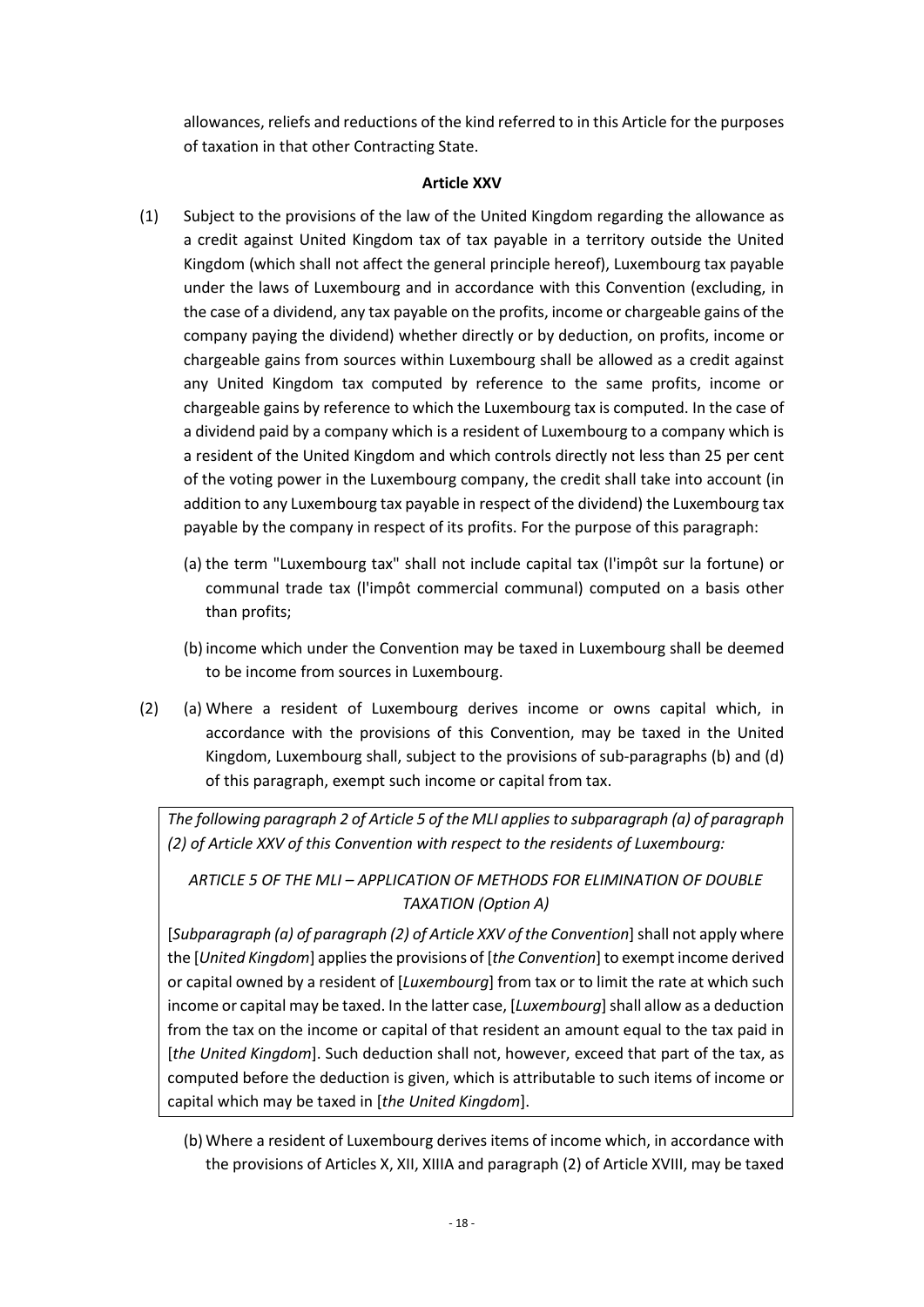in the United Kingdom, Luxembourg shall, subject to the provisions of sub-paragraph (c) of this paragraph, allow as a deduction from the tax on the income of that resident an amount equal to the tax paid in respect of such items of income in the United Kingdom. Such deduction shall not, however, exceed that part of the tax, as computed before the deduction is given, which is attributable to such items of income derived from the United Kingdom.

Where, in the case of a dividend to which the provisions of sub-paragraph (c) of paragraph (3) of Article X apply, the company receiving the dividend is outside the scope of sub-paragraph (c) of this paragraph, then the difference between the tax credit referred to in sub-paragraph (b) of paragraph (3) of Article X and the tax credit referred to in sub-paragraph (c) of paragraph (3) of Article X shall be assimilated, for the purposes of the preceding sentence, to United Kingdom tax, but the total of this difference and the tax charged in the United Kingdom in accordance with the provisions of sub-paragraph (a) (ii) of paragraph (3) of Article X shall not exceed the amount of tax referred to in sub-paragraph (b) of paragraph (2) of Article X.

- (c) Where dividends paid by a company which is a resident of the United Kingdom to a company which is a resident of Luxembourg are exempt from Luxembourg tax in accordance with Luxembourg law, the tax deducted in the United Kingdom on such dividends shall not be credited against Luxembourg tax.
- (d) Where in accordance with any provision of this Convention income derived and capital owned by a resident of Luxembourg is exempt from tax in Luxembourg, that State may nevertheless, in calculating the amount of tax on the remaining income or capital of such resident, take into account the exempted income or capital.
- (3) **[Replaced by paragraph 1 of Article 17 of the MLI][2](#page-18-0)** [Where profits on which an enterprise of one of the Contracting States has been charged to tax in that Contracting State are also included in the profits of an enterprise of the other Contracting State and the profits so included are profits which would have accrued to that enterprise of the other Contracting State if the conditions made between each of the enterprises had been those which would have been made between independent enterprises dealing at arm's length, the amount of such profits included in the profits of both enterprises shall be treated for the purpose of this Article as income from a source in the other Contracting State of the enterprise of the first-mentioned Contracting State and relief shall be given accordingly under paragraph (1) or paragraph (2) of this Article.]

#### **Article XXVI**

- (1) The nationals of a Contracting State shall not be subjected in the other Contracting State to any taxation or any requirement connected therewith which is other or more burdensome than the taxation and connected requirements to which nationals of that other State in the same circumstances are or may be subjected.
- (2) The term "nationals" means:

<u>.</u>

<span id="page-18-0"></span><sup>&</sup>lt;sup>2</sup> In accordance with the ordering of the provisions of the 2017 OECD Model Tax Convention, refer to the box following Article IX of the Convention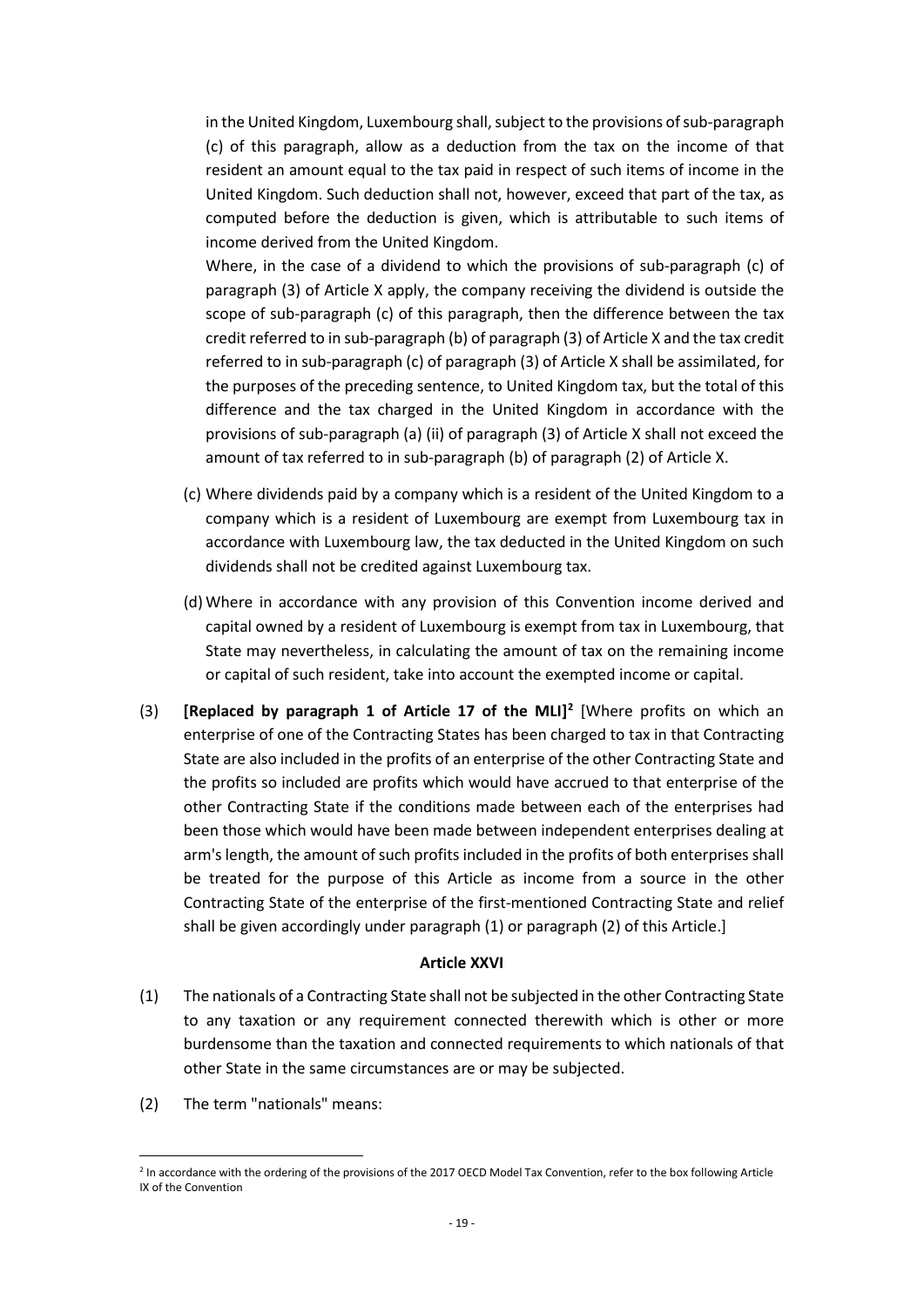- (a) in relation to the United Kingdom, all British subjects and British protected persons
	- (i) residing in the United Kingdom or any territory to which this Convention is extended under Article XXXI, or
	- (ii) deriving their status as such from connection with the United Kingdom or any territory to which the Convention is extended under Article XXXI,

and all legal persons, partnerships and associations deriving their status as such from the law in force in the United Kingdom or in any territory to which the Convention is extended under Article XXXI;

- (b) in relation to Luxembourg, all individuals possessing the nationality of Luxembourg and all legal persons, partnerships and associations deriving their status as such from the law in force in Luxembourg.
- (3) The taxation on a permanent establishment which an enterprise of a Contracting State has in the other Contracting State shall not be less favourably levied in that other State than the taxation levied on enterprises of that other State carrying on the same activities.
- (4) Enterprises of a Contracting State, the capital of which is wholly or partly owned or controlled, directly or indirectly, by one or more residents of the other Contracting State, shall not be subjected in the first-mentioned Contracting State to any taxation or any requirement connected therewith which is other or more burdensome than the taxation and connected requirements to which other similar enterprises of that firstmentioned State are or may be subjected.
- (5) This Article shall not be construed as entitling a resident of one of the Contracting States to any personal allowances, reliefs and reductions for taxation purposes on account of civil status or family responsibilities which the law of the other Contracting State grants only to residents of that other Contracting State or as restricting the taxation of dividends paid by a company which is a resident of one of the Contracting States to a company which is a resident of the other Contracting State.
- (6) In this Article the term "taxation" means taxes of every kind and description.

#### **Article XXVII**

(1) **[The first sentence of paragraph 1 of Article XXVII of this Convention is replaced by the first sentence of paragraph 1 of Article 16 of the MLI]** [Where a resident of a Contracting State considers that the actions of one or both of the Contracting States result or will result for him in taxation not in accordance with this Convention, he may, notwithstanding the remedies provided by the national laws of those States, present his case to the competent authority of the Contracting State of which he is a resident.]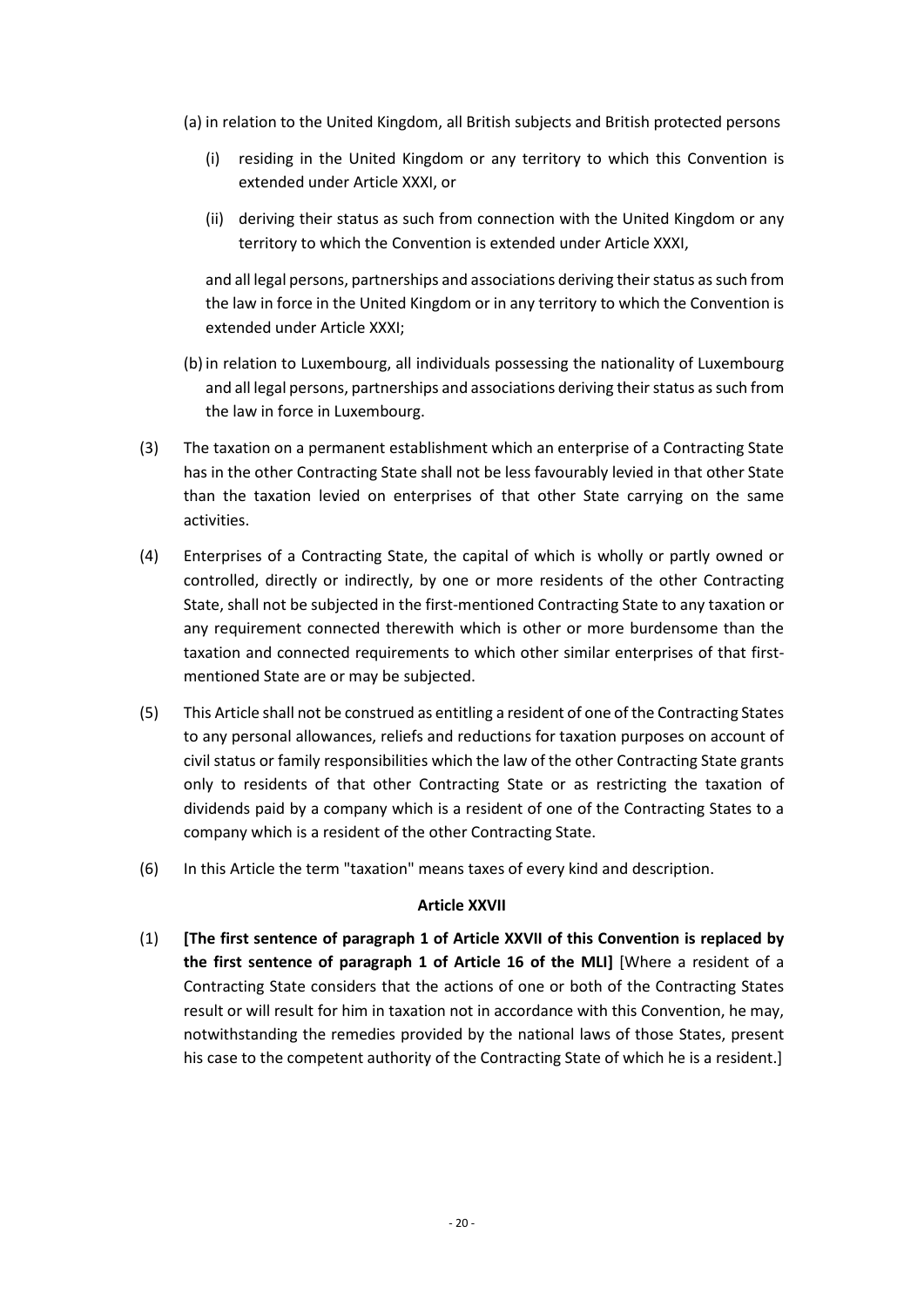*The following first sentence of paragraph 1 of Article 16 of the MLI replaces paragraph (1) of Article XXVII of this Convention:[3](#page-20-0)*

*ARTICLE 16 OF THE MLI – MUTUAL AGREEMENT PROCEDURE*

Where a person considers that the actions of one or both of the [*Contracting States*] result or will result for that person in taxation not in accordance with the provisions of [*this Convention*], that person may, irrespective of the remedies provided by the domestic law of those [*Contracting States*], present the case to the competent authority of either [*Contracting State*].

*The following second sentence of paragraph 1 of Article 16 of the MLI applies and supersedes the provisions of this Convention:[4](#page-20-1)*

*ARTICLE 16 OF THE MLI – MUTUAL AGREEMENT PROCEDURE*

The case must be presented within three years from the first notification of the action resulting in taxation not in accordance with the provisions of [*the Convention*].

(2) The competent authority shall endeavour, if the objection appears to it to be justified and if it is not itself able to arrive at an appropriate solution, to resolve the case by mutual agreement with the competent authority of the other Contracting State, with a view to the avoidance of taxation not in accordance with the Convention.

*The following second sentence of paragraph 2 of Article 16 of the MLI applies to this Convention:[5](#page-20-2)*

*ARTICLE 16 OF THE MLI – MUTUAL AGREEMENT PROCEDURE*

Any agreement reached shall be implemented notwithstanding any time limits in the domestic law of the [*Contracting States*].

- (3) The competent authorities of the Contracting States shall endeavour to resolve by mutual agreement any difficulties or doubts arising as to the interpretation or application of the Convention. They may also consult together for the elimination of double taxation in cases not provided for in the Convention.
- (4) The competent authorities of the Contracting States may communicate with each other directly for the purpose of reaching an agreement in the sense of the preceding paragraphs or for the purpose of giving effect to the provisions of the Convention and

-

<span id="page-20-0"></span><sup>&</sup>lt;sup>3</sup> In accordance with paragraph 4 of Article 35 of the MLI, Article 16 of the MLI has effect with respect to this Convention for a case presented to the competent authority of a Contracting State on or after 1 August 2019, except for cases that were not eligible to be presented as of that date under the Convention prior to its modification by the MLI, without regard to the taxable period to which the case relates.

<span id="page-20-1"></span><sup>4</sup> In accordance with paragraph 4 of Article 35 of the MLI, Article 16 of the MLI has effect with respect to this Conventionfor a case presented to the competent authority of a Contracting State on or after 1 August 2019, except for cases that were not eligible to be presented as of that date under the Convention prior to its modification by the MLI, without regard to the taxable period to which the case relates.

<span id="page-20-2"></span> $<sup>5</sup>$  In accordance with paragraph 4 of Article 35 of the MLI, Article 16 of the MLI has effect with respect to this Convention for a</sup> case presented to the competent authority of a Contracting State on or after 1 August 2019, except for cases that were not eligible to be presented as of that date under the Convention prior to its modification by the MLI, without regard to the taxable period to which the case relates.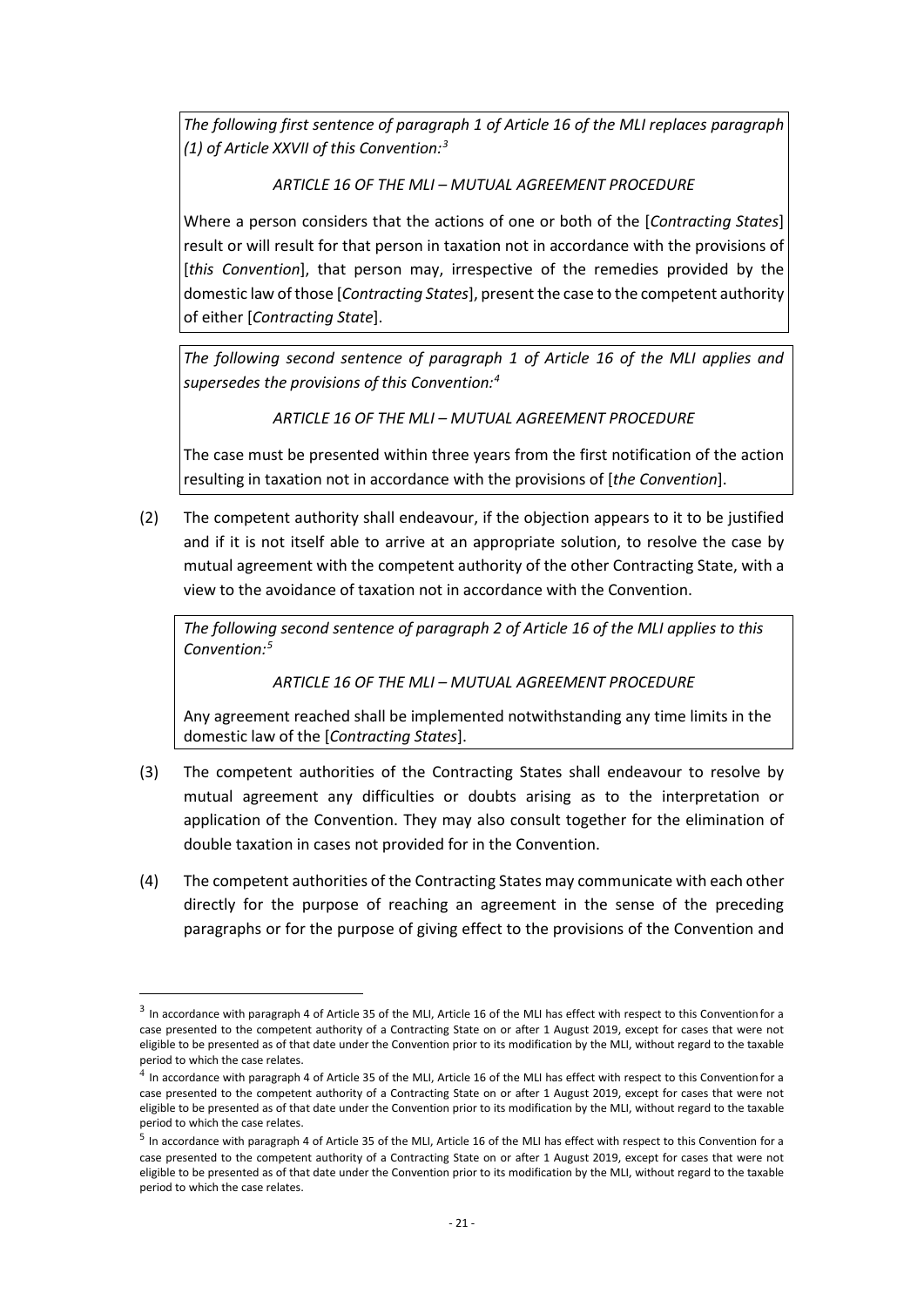for resolving any difficulty or doubt as to the application or interpretation of the Convention.

*The following Part VI of the MLI applies to this Convention:*[6](#page-21-0)[7](#page-21-1) PART VI OF THE MLI (ARBITRATION) *Article 19 (Mandatory Binding Arbitration) of the MLI* 1. Where: a) under [*paragraph (1) of Article XXVII of this Convention*], a person has presented a case to the competent authority of a [*Contracting State*] on the basis that the actions of one or both of the [*Contracting States*] have resulted for that person in taxation not in accordance with the provisions of [*the Convention*]; and b) the competent authorities are unable to reach an agreement to resolve that case pursuant to [*paragraph (2) of Article XXVII of the Convention*], within a period of two years beginning on the start date referred to in paragraph 8 or 9 [*of Article 19 of the MLI*], as the case may be (unless, prior to the expiration of that period the competent authorities of the [*Contracting States*] have agreed to a different time period with respect to that case and have notified the person who presented the case of such agreement),

any unresolved issues arising from the case shall, if the person so requests in writing, be submitted to arbitration in the manner described in [*Part VI of the MLI*], according to any rules or procedures agreed upon by the competent authorities of the [*Contracting States*] pursuant to the provisions of [*paragraph 10 of Article 19 of the MLI*].

2. Where a competent authority has suspended the mutual agreement procedure referred to in paragraph 1 [*of Article 19 of the MLI*] because a case with respect to one or more of the same issues is pending before court or administrative tribunal, the period provided in subparagraph b) of paragraph 1 [*of Article 19 of the MLI*] will stop running until either a final decision has been rendered by the court or administrative tribunal or the case has been suspended or withdrawn. In addition, where a person who presented a case and a competent authority have agreed to suspend the mutual agreement procedure, the period provided in subparagraph b) of paragraph 1 [*of Article 19 of the MLI*] will stop running until the suspension has been lifted.

<span id="page-21-0"></span> $^6$  In accordance with paragraph 1 of Article 36 of the MLI, the provisions of Part VI (Arbitration) of the MLI have effect with respect to this Convention with respect to cases presented to the competent authority of a Contracting State on or after 1 August 2019.

<span id="page-21-1"></span> $^7$  In accordance with paragraph 2 of Article 36 of the MLI, the provisions of Part VI (Arbitration) of the MLI apply to a case presented to the competent authority of a Contracting State prior to 1 August 2019 only to the extent that the competent authorities of both Contracting States agree that it will apply to that specific case.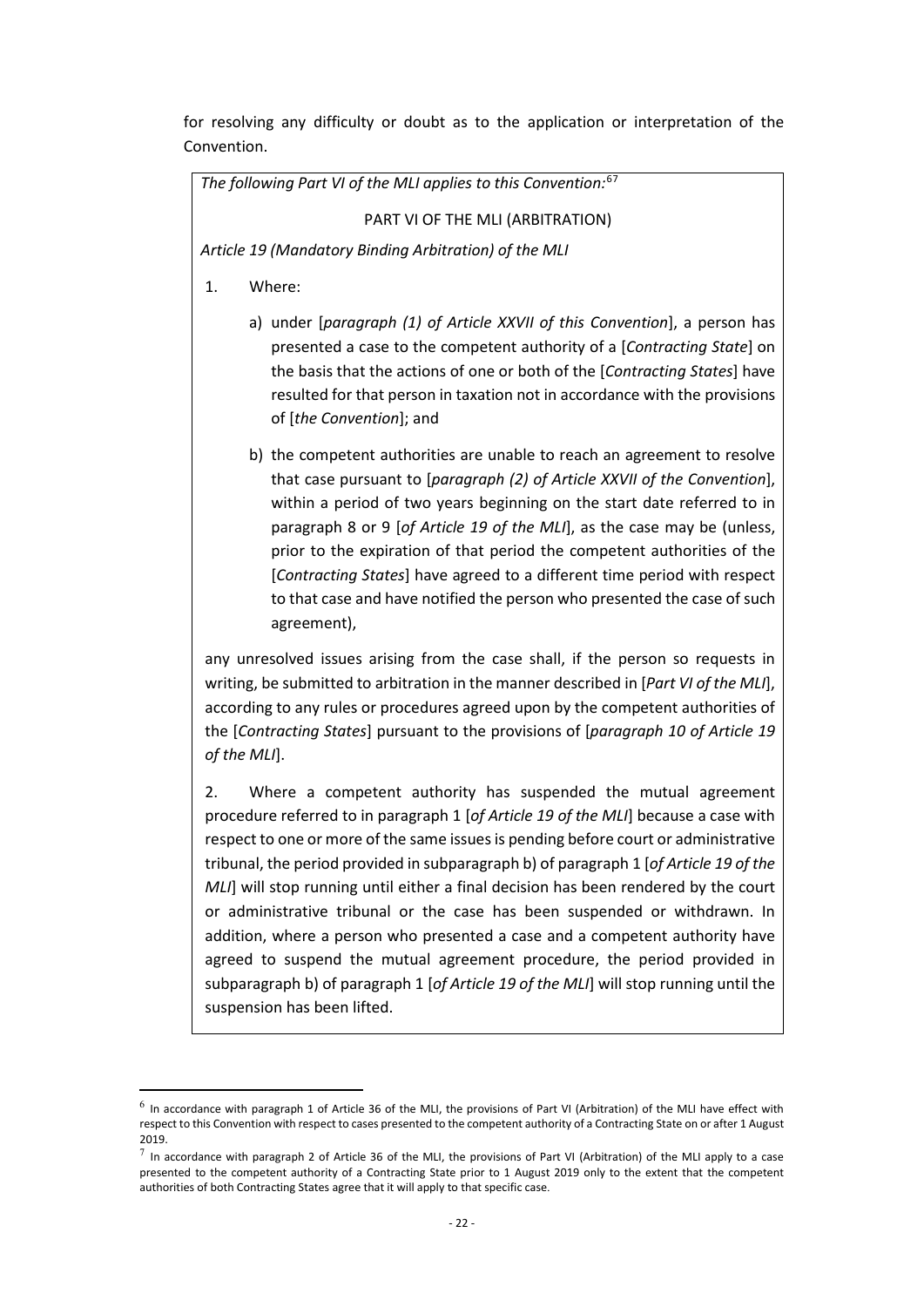3. Where both competent authorities agree that a person directly affected by the case has failed to provide in a timely manner any additional material information requested by either competent authority after the start of the period provided in subparagraph b) of paragraph 1 [*of Article 19 of the MLI*], the period provided in subparagraph b) of paragraph 1 [*of Article 19 of the MLI*] shall be extended for an amount of time equal to the period beginning on the date by which the information was requested and ending on the date on which that information was provided.

- 4. a) The arbitration decision with respect to the issues submitted to arbitration shall be implemented through the mutual agreement concerning the case referred to in paragraph 1 [*of Article 19 of the MLI*]. The arbitration decision shall be final.
	- b) The arbitration decision shall be binding on both [*Contracting States*] except in the following cases:
		- i) if a person directly affected by the case does not accept the mutual agreement that implements the arbitration decision. In such a case, the case shall not be eligible for any further consideration by the competent authorities. The mutual agreement that implements the arbitration decision on the case shall be considered not to be accepted by a person directly affected by the case if any person directly affected by the case does not, within 60 days after the date on which notification of the mutual agreement is sent to the person, withdraw all issues resolved in the mutual agreement implementing the arbitration decision from consideration by any court or administrative tribunal or otherwise terminate any pending court or administrative proceedings with respect to such issues in a manner consistent with that mutual agreement.
		- ii) if a final decision of the courts of one of the [*Contracting States*] holds that the arbitration decision is invalid. In such a case, the request for arbitration under paragraph 1 [*of Article 19 of the MLI*] shall be considered not to have been made, and the arbitration process shall be considered not to have taken place (except for the purposes of Articles 21 (Confidentiality of Arbitration Proceedings) and 25 (Costs of Arbitration Proceedings) [*of the MLI*]). In such a case, a new request for arbitration may be made unless the competent authorities agree that such a new request should not be permitted.
		- iii) if a person directly affected by the case pursues litigation on the issues which were resolved in the mutual agreement implementing the arbitration decision in any court or administrative tribunal.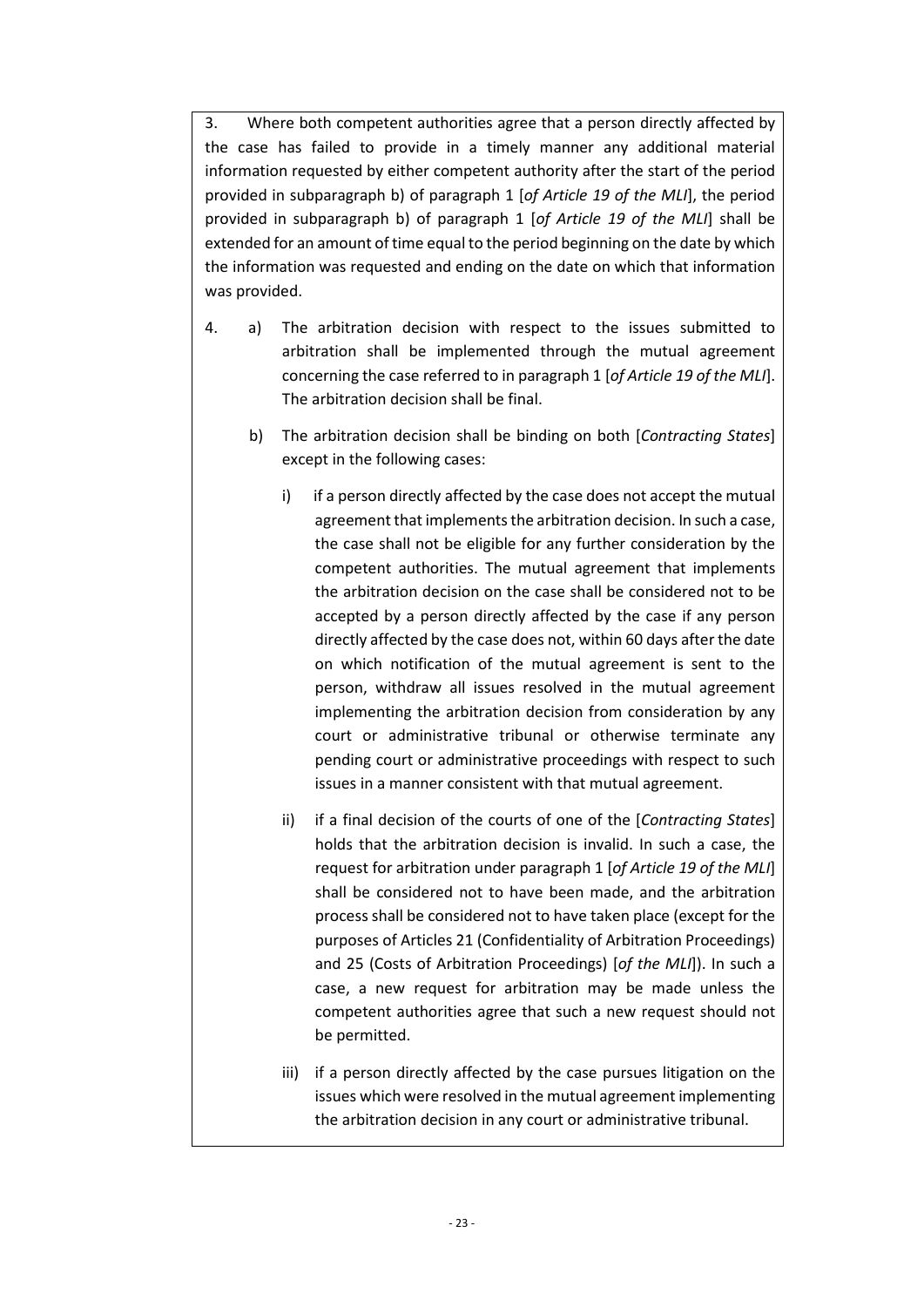5. The competent authority that received the initial request for a mutual agreement procedure as described in subparagraph a) of paragraph 1 [*of Article 19 of the MLI*] shall, within two calendar months of receiving the request:

- a) send a notification to the person who presented the case that it has received the request; and
- b) send a notification of that request, along with a copy of the request, to the competent authority of the other [*Contracting State*].

6. Within three calendar months after a competent authority receives the request for a mutual agreement procedure (or a copy thereof from the competent authority of the other [*Contracting State*]) it shall either:

- a) notify the person who has presented the case and the other competent authority that it has received the information necessary to undertake substantive consideration of the case; or
- b) request additional information from that person for that purpose.

7. Where pursuant to subparagraph b) of paragraph 6 [*of Article 19 of the MLI*], one or both of the competent authorities have requested from the person who presented the case additional information necessary to undertake substantive consideration of the case, the competent authority that requested the additional information shall, within three calendar months of receiving the additional information from that person, notify that person and the other competent authority either:

- a) that it has received the requested information; or
- b) that some of the requested information is still missing.

8. Where neither competent authority has requested additional information pursuant to subparagraph b) of paragraph 6 [*of Article 19 of the MLI*], the start date referred to in paragraph 1 [*of Article 19 of the MLI*] shall be the earlier of:

- a) the date on which both competent authorities have notified the person who presented the case pursuant to subparagraph a) of paragraph 6 [*of Article 19 of the MLI*]; and
- b) the date that is three calendar months after the notification to the competent authority of the other [*Contracting State*] pursuant to subparagraph b) of paragraph 5 [*of Article 19 of the MLI*].

9. Where additional information has been requested pursuant to subparagraph b) of paragraph 6 [*of Article 19 of the MLI*], the start date referred to in paragraph 1 [*of Article 19 of the MLI*] shall be the earlier of:

a) the latest date on which the competent authorities that requested additional information have notified the person who presented the case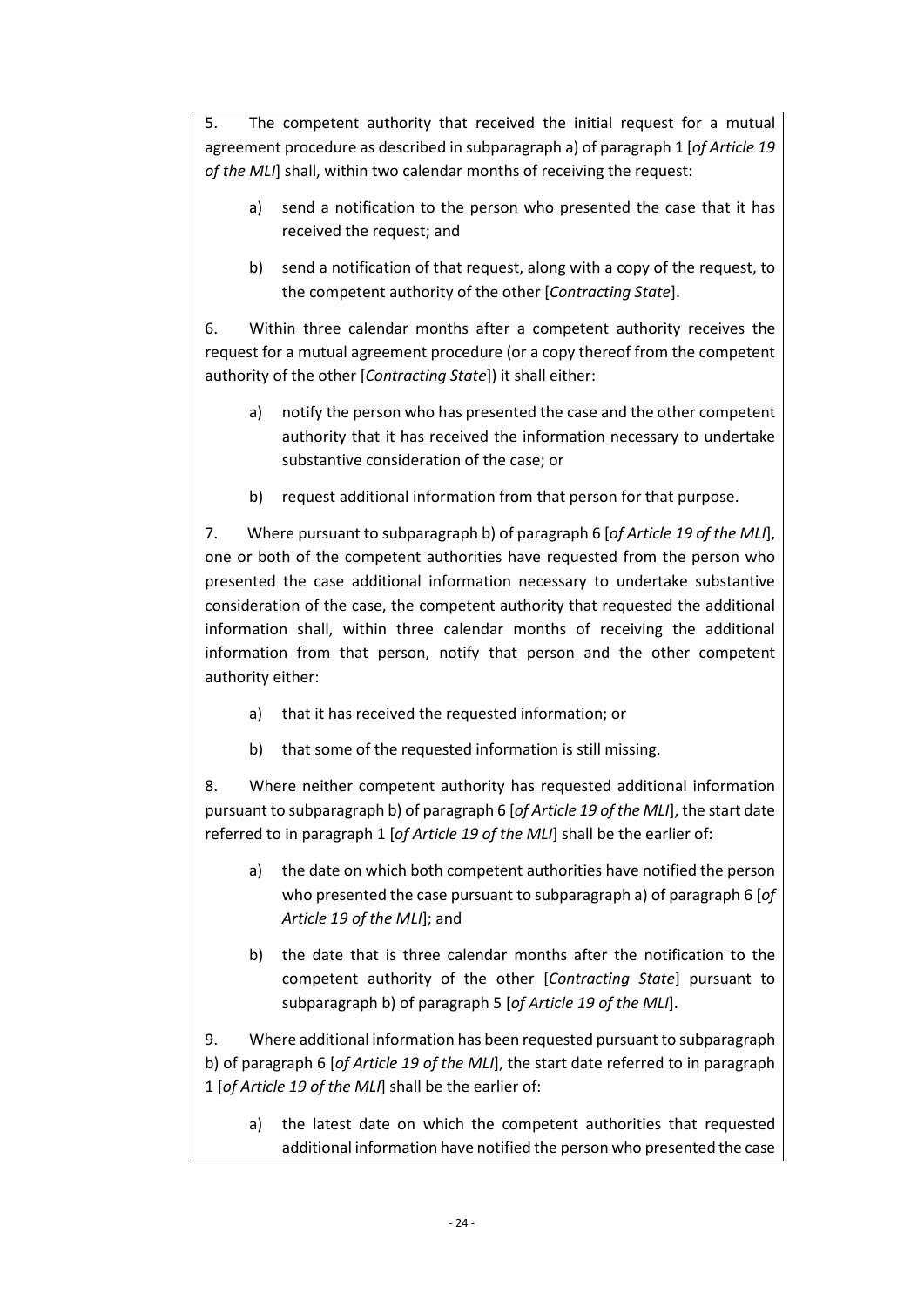and the other competent authority pursuant to subparagraph a) of paragraph 7 [*of Article 19 of the MLI*]; and

b) the date that is three calendar months after both competent authorities have received all information requested by either competent authority from the person who presented the case.

If, however, one or both of the competent authorities send the notification referred to in subparagraph b) of paragraph 7 [*of Article 19 of the MLI*], such notification shall be treated as a request for additional information under subparagraph b) of paragraph 6 [*of Article 19 of the MLI*].

10. The competent authorities of the [*Contracting States*] shall by mutual agreement pursuant to [*Article XXVII of the Convention*] settle the mode of application of the provisions contained in [*Part VI of the MLI*], including the minimum information necessary for each competent authority to undertake substantive consideration of the case. Such an agreement shall be concluded before the date on which unresolved issues in a case are first eligible to be submitted to arbitration and may be modified from time to time thereafter.

12. Notwithstanding the other provisions of [*Article 19 of the MLI*],

- a) any unresolved issue arising from a mutual agreement procedure case otherwise within the scope of the arbitration process provided for by [*the MLI*] shall not be submitted to arbitration, if a decision on this issue has already been rendered by a court or administrative tribunal of either [*Contracting State*];
- b) if, at any time after a request for arbitration has been made and before the arbitration panel has delivered its decision to the competent authorities of the [*Contracting States*], a decision concerning the issue is rendered by a court or administrative tribunal of one of the [*Contracting States*], the arbitration process shall terminate.

*Article 20 (Appointment of Arbitrators) of the MLI*

1. Except to the extent that the competent authorities of the [*Contracting States*] mutually agree on different rules, paragraphs 2 through 4 [*of Article 20 of the MLI*] shall apply for the purposes of [*Part VI of the MLI*].

2. The following rules shall govern the appointment of the members of an arbitration panel:

- a) The arbitration panel shall consist of three individual members with expertise or experience in international tax matters.
- b) Each competent authority shall appoint one panel member within 60 days of the date of the request for arbitration under paragraph 1 of Article 19 [*of the MLI*]. The two panel members so appointed shall, within 60 days of the latter of their appointments, appoint a third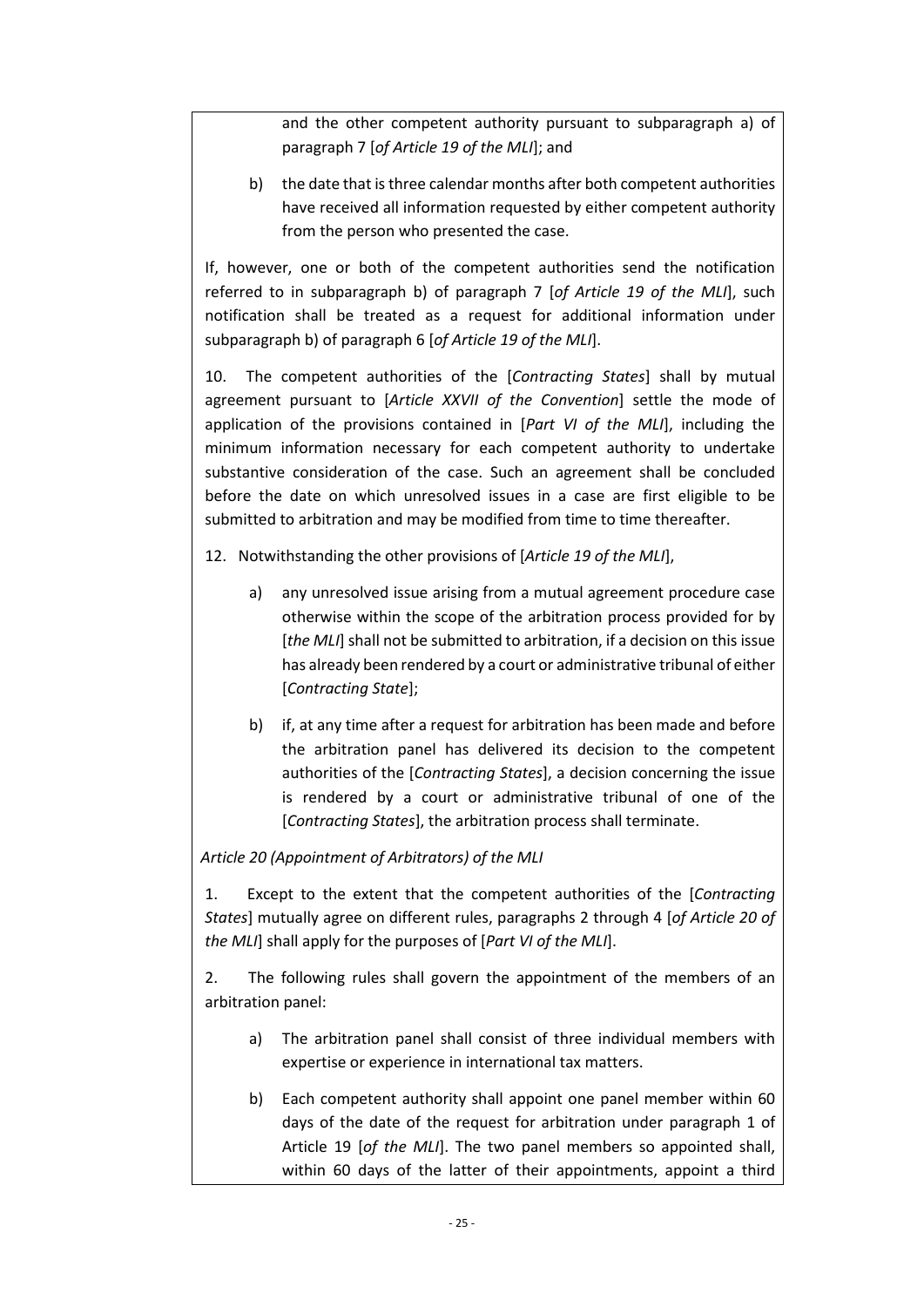member who shall serve as Chair of the arbitration panel. The Chair shall not be a national or resident of either [*Contracting State*].

c) Each member appointed to the arbitration panel must be impartial and independent of the competent authorities, tax administrations, and ministries of finance of the [*Contracting States*] and of all persons directly affected by the case (as well as their advisors) at the time of accepting an appointment, maintain his or her impartiality and independence throughout the proceedings, and avoid any conduct for a reasonable period of time thereafter which may damage the appearance of impartiality and independence of the arbitrators with respect to the proceedings.

3. In the event that the competent authority of a [*Contracting State*] fails to appoint a member of the arbitration panel in the manner and within the time periods specified in paragraph 2 [*of Article 20 of the MLI*] or agreed to by the competent authorities of the [*Contracting States*], a member shall be appointed on behalf of that competent authority by the highest ranking official of the Centre for Tax Policy and Administration of the Organisation for Economic Co-operation and Development that is not a national of either [*Contracting State*].

4. If the two initial members of the arbitration panel fail to appoint the Chair in the manner and within the time periods specified in paragraph 2 [*of Article 20 of the MLI*] or agreed to by the competent authorities of the [*Contracting States*], the Chair shall be appointed by the highest ranking official of the Centre for Tax Policy and Administration of the Organisation for Economic Co-operation and Development that is not a national of either [*Contracting State*].

### *Article 21 (Confidentiality of Arbitration Proceedings) of the MLI*

1. Solely for the purposes of the application of the provisions of [*Part VI of the MLI*] and of the provisions of [*the Convention*] and of the domestic laws of the [*Contracting States*] related to the exchange of information, confidentiality, and administrative assistance, members of the arbitration panel and a maximum of three staff per member (and prospective arbitrators solely to the extent necessary to verify their ability to fulfil the requirements of arbitrators) shall be considered to be persons or authorities to whom information may be disclosed. Information received by the arbitration panel or prospective arbitrators and information that the competent authorities receive from the arbitration panel shall be considered information that is exchanged under the provisions of [*the Convention*] related to the exchange of information and administrative assistance.

2. The competent authorities of the [*Contracting States*] shall ensure that members of the arbitration panel and their staff agree in writing, prior to their acting in an arbitration proceeding, to treat any information relating to the arbitration proceeding consistently with the confidentiality and nondisclosure obligations described in the provisions of [*the Convention*] related to exchange of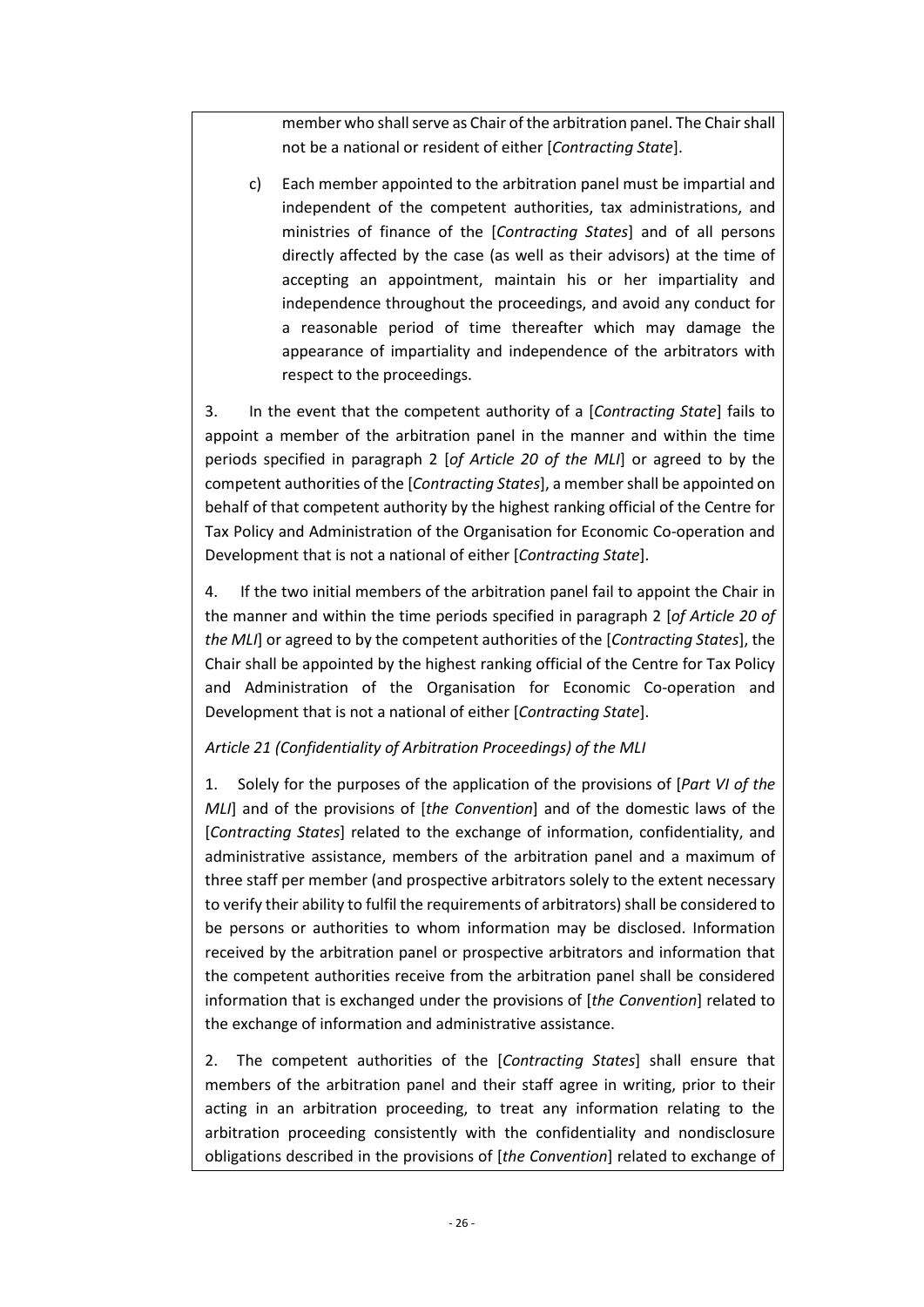information and administrative assistance and under the applicable laws of the [*Contracting States*].

# *Article 22 (Resolution of a Case Prior to the Conclusion of the Arbitration) of the MLI*

For the purposes of [*Part VI of the MLI*] and the provisions of [*the Convention*] that provide for resolution of cases through mutual agreement, the mutual agreement procedure, as well as the arbitration proceeding, with respect to a case shall terminate if, at any time after a request for arbitration has been made and before the arbitration panel has delivered its decision to the competent authorities of the [*Contracting States*]:

- a) the competent authorities of the [*Contracting States*] reach a mutual agreement to resolve the case; or
- b) the person who presented the case withdraws the request for arbitration or the request for a mutual agreement procedure.

# *Article 23 (Type of Arbitration Process) of the MLI*

# *Final offer arbitration*

1. Except to the extent that the competent authorities of the [*Contracting States*] mutually agree on different rules, the following rules shall apply with respect to an arbitration proceeding pursuant to [*Part VI of the MLI*]:

- a) After a case is submitted to arbitration, the competent authority of each [*Contracting State*] shall submit to the arbitration panel, by a date set by agreement, a proposed resolution which addresses all unresolved issue(s) in the case (taking into account all agreements previously reached in that case between the competent authorities of the [*Contracting States*]). The proposed resolution shall be limited to a disposition of specific monetary amounts (for example, of income or expense) or, where specified, the maximum rate of tax charged pursuant to [*the Convention*], for each adjustment or similar issue in the case. In a case in which the competent authorities of the [*Contracting States*] have been unable to reach agreement on an issue regarding the conditions for application of a provision of [*the Convention*] (hereinafter referred to as a "threshold question"), such as whether an individual is a resident or whether a permanent establishment exists, the competent authorities may submit alternative proposed resolutions with respect to issues the determination of which is contingent on resolution of such threshold questions.
- b) The competent authority of each [*Contracting State*] may also submit a supporting position paper for consideration by the arbitration panel. Each competent authority that submits a proposed resolution or supporting position paper shall provide a copy to the other competent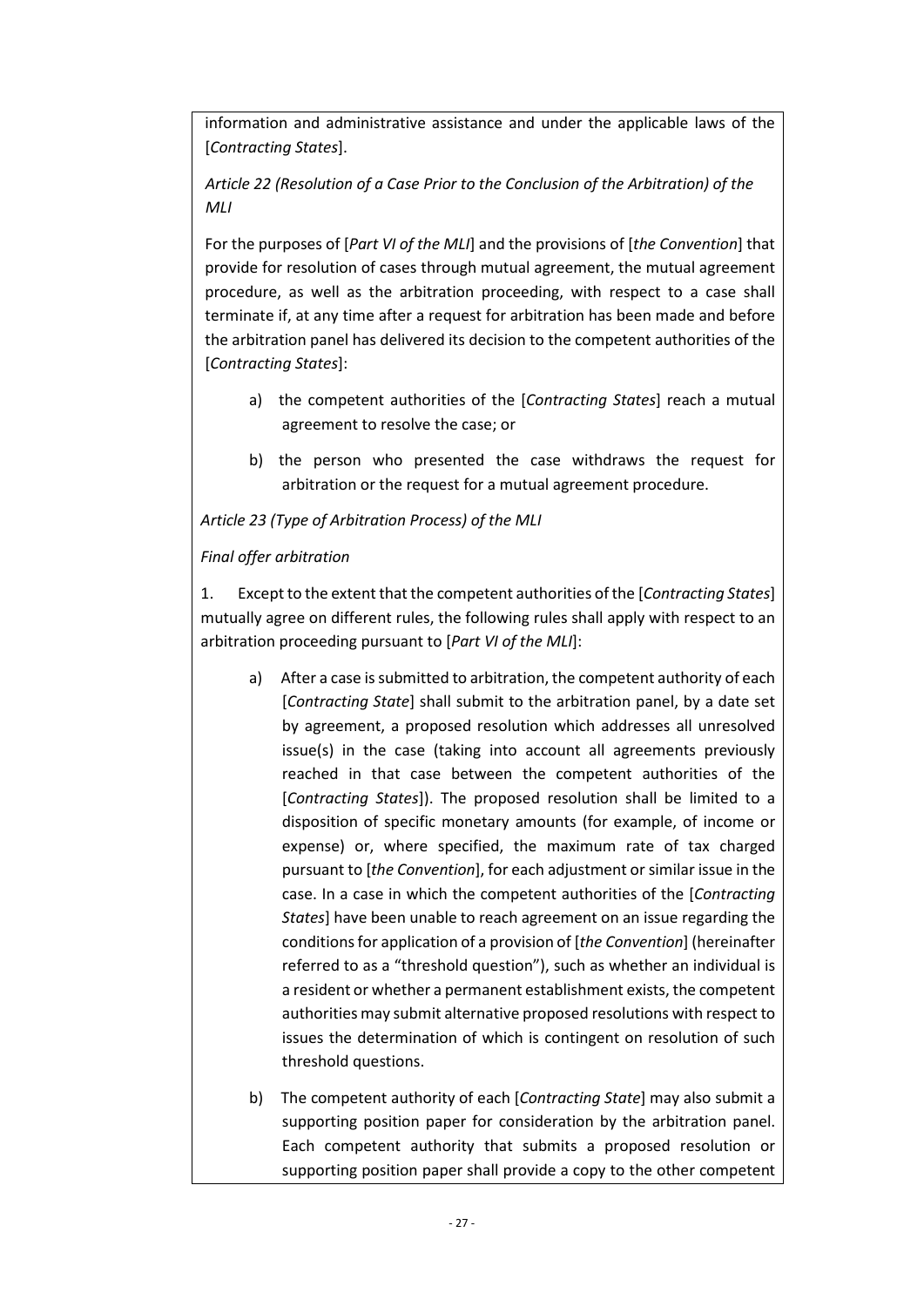authority by the date on which the proposed resolution and supporting position paper were due. Each competent authority may also submit to the arbitration panel, by a date set by agreement, a reply submission with respect to the proposed resolution and supporting position paper submitted by the other competent authority. A copy of any reply submission shall be provided to the other competent authority by the date on which the reply submission was due.

c) The arbitration panel shall select as its decision one of the proposed resolutions for the case submitted by the competent authorities with respect to each issue and any threshold questions, and shall not include a rationale or any other explanation of the decision. The arbitration decision will be adopted by a simple majority of the panel members. The arbitration panel shall deliver its decision in writing to the competent authorities of the [*Contracting States*]. The arbitration decision shall have no precedential value.

5. Prior to the beginning of arbitration proceedings, the competent authorities of the [*Contracting States*] shall ensure that each person that presented the case and their advisors agree in writing not to disclose to any other person any information received during the course of the arbitration proceedings from either competent authority or the arbitration panel. The mutual agreement procedure under [*the Convention*], as well as the arbitration proceeding under [*Part VI of the MLI*], with respect to the case shall terminate if, at any time after a request for arbitration has been made and before the arbitration panel has delivered its decision to the competent authorities of the [*Contracting States*], a person that presented the case or one of that person's advisors materially breaches that agreement.

# *Article 25 (Costs of Arbitration Proceedings) of the MLI*

In an arbitration proceeding under [*Part VI of the MLI*], the fees and expenses of the members of the arbitration panel, as well as any costs incurred in connection with the arbitration proceedings by the [*Contracting States*], shall be borne by the [*Contracting States*] in a manner to be settled by mutual agreement between the competent authorities of the [*Contracting States*]. In the absence of such agreement, each [*Contracting State*] shall bear its own expenses and those of its appointed panel member. The cost of the chair of the arbitration panel and other expenses associated with the conduct of the arbitration proceedings shall be borne by the [*Contracting States*] in equal shares.

### *Paragraphs 2 and 3 of Article 26 (Compatibility) of the MLI*

2. Any unresolved issue arising from a mutual agreement procedure case otherwise within the scope of the arbitration process provided for in [*Part VI of the MLI*] shall not be submitted to arbitration if the issue falls within the scope of a case with respect to which an arbitration panel or similar body has previously been set up in accordance with a bilateral or multilateral convention that provides for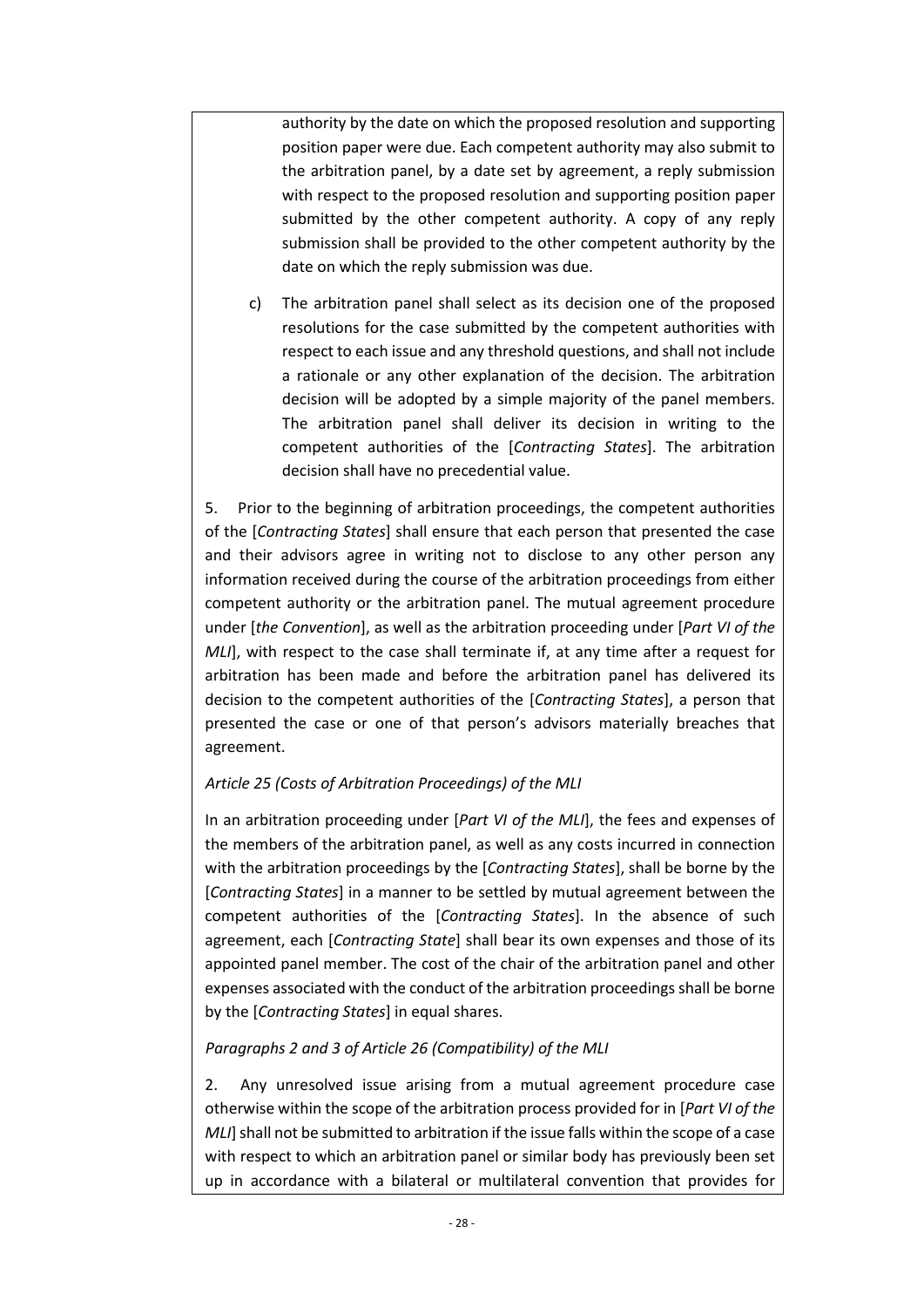mandatory binding arbitration of unresolved issues arising from a mutual agreement procedure case.

3. [*Nothing*] in [*Part VI of the MLI*] shall affect the fulfilment of wider obligations with respect to the arbitration of unresolved issues arising in the context of a mutual agreement procedure resulting from other conventions to which the [*Contracting States*] are or will become parties.

### **Article XXVIII**

- (1) The competent authorities of the Contracting States shall exchange such information as is foreseeably relevant for carrying out the provisions of this Convention or to the administration or enforcement of the domestic laws concerning taxes of every kind and description imposed on behalf of the Contracting States or of their political subdivisions or local authorities, insofar as the taxation thereunder is not contrary to the Convention. The exchange of information is not restricted by Articles I and II.
- (2) Any information received under paragraph (1) by a Contracting State shall be treated as secret in the same manner as information obtained under the domestic laws of that State and shall be disclosed only to persons or authorities (including courts and administrative bodies) concerned with the assessment or collection of, the enforcement or prosecution in respect of, or the determination of appeals in relation to the taxes referred to in paragraph (1), or the oversight of the above. Such persons or authorities shall use the information only for such purposes. They may disclose the information in public court proceedings or in judicial decisions.
- (3) In no case shall the provisions of paragraphs (1) and (2) be construed so as to impose on a Contracting State the obligation:
	- (a) to carry out administrative measures at variance with the laws and administrative practice of that or of the other Contracting State;
	- (b) to supply information which is not obtainable under the laws or in the normal course of the administration of that or of the other Contracting State;
	- (c) to supply information which would disclose any trade, business, industrial, commercial or professional secret or trade process, or information the disclosure of which would be contrary to public policy (ordre public).
- (4) If information is requested by a Contracting State in accordance with this Article, the other Contracting State shall use its information gathering measures to obtain the requested information, even though that other State may not need such information for its own tax purposes. The obligation contained in the preceding sentence is subject to the limitations of paragraph (3) but in no case shall such limitations be construed to permit a Contracting State to decline to supply information solely because it has no domestic interest in such information.
- (5) In no case shall the provisions of paragraph (3) be construed to permit a Contracting State to decline to supply information upon request solely because the information is held by a bank, other financial institution, nominee or person acting in an agency or a fiduciary capacity or because it relates to ownership interests in a person.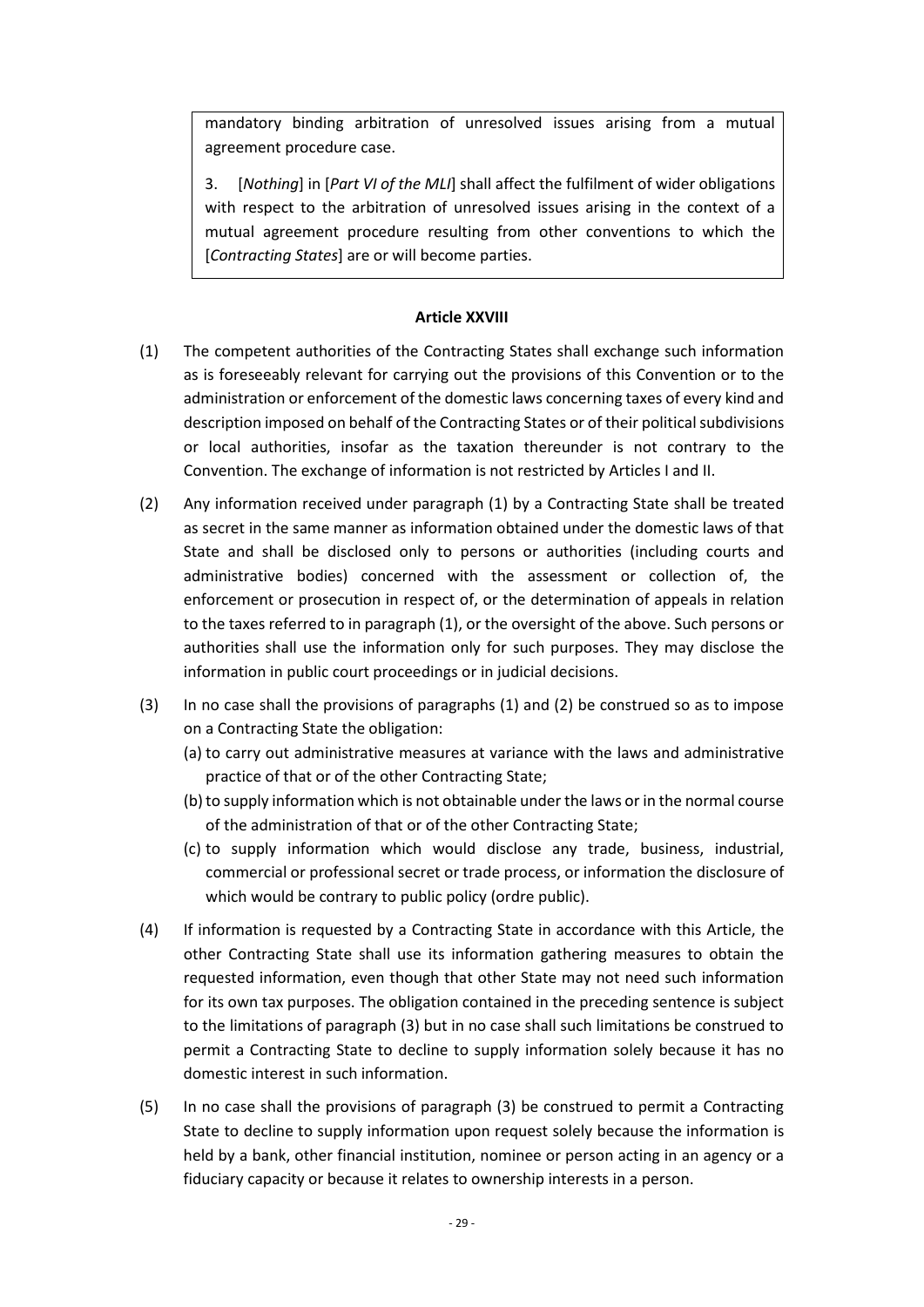### **Article XXIX**

Nothing in this Convention shall affect the fiscal privileges of diplomatic or consular officials under the general rules of international law or under the provisions of special agreements.

*The following paragraph 1 of Article 7 of the MLI replaces paragraph (3) (d) of Article X of this Convention:*

# *ARTICLE 7 OF THE MLI – PREVENTION OF TREATY ABUSE*

### (*Principal purposes test provision)*

Notwithstanding any provisions of [*the Convention*], a benefit under [*the Convention*] shall not be granted in respect of an item of income or capital if it is reasonable to conclude, having regard to all relevant facts and circumstances, that obtaining that benefit was one of the principal purposes of any arrangement or transaction that resulted directly or indirectly in that benefit, unless it is established that granting that benefit in these circumstances would be in accordance with the object and purpose of the relevant provisions of [*the Convention*].

# *The following paragraph 4 of Article 7 of the MLI applies to paragraph 1 of Article 7 of the MLI:*

Where a benefit under [*the Convention*] is denied to a person under [*paragraph 1 of Article 7 of the MLI*], the competent authority of the [*Contracting State*] that would otherwise have granted this benefit shall nevertheless treat that person as being entitled to this benefit, or to different benefits with respect to a specific item of income or capital, if such competent authority, upon request from that person and after consideration of the relevant facts and circumstances, determines that such benefits would have been granted to that person in the absence of the transaction or arrangement referred to in [*paragraph 1 of Article 7 of the MLI*]. The competent authority of the [*Contracting State*] to which a request has been made under this paragraph by a resident of the other [*Contracting State*] shall consult with the competent authority of that other [*Contracting State*]] before rejecting the request.

### **Article XXX**

This Convention shall not apply to holding companies entitled to any special tax benefit under the Luxembourg laws of 31<sup>st</sup> July, 1929, or 27th December, 1937, or any similar law enacted by Luxembourg after the signature of the Convention.

### **Article XXXI**

- (1) This Convention may be extended, either in its entirety or with any necessary modifications, to any territory for whose international relations the United Kingdom is responsible, which imposes taxes substantially similar in character to those to which the Convention applies. Any such extension shall take effect from such date and subject to such modifications and conditions, including conditions as to termination, as may be specified and agreed between the Contracting States in notes to be exchanged through diplomatic channels.
- (2) Unless otherwise agreed by both Contracting States, the denunciation of the Convention by one of them under Article XXXIII shall terminate, in the manner provided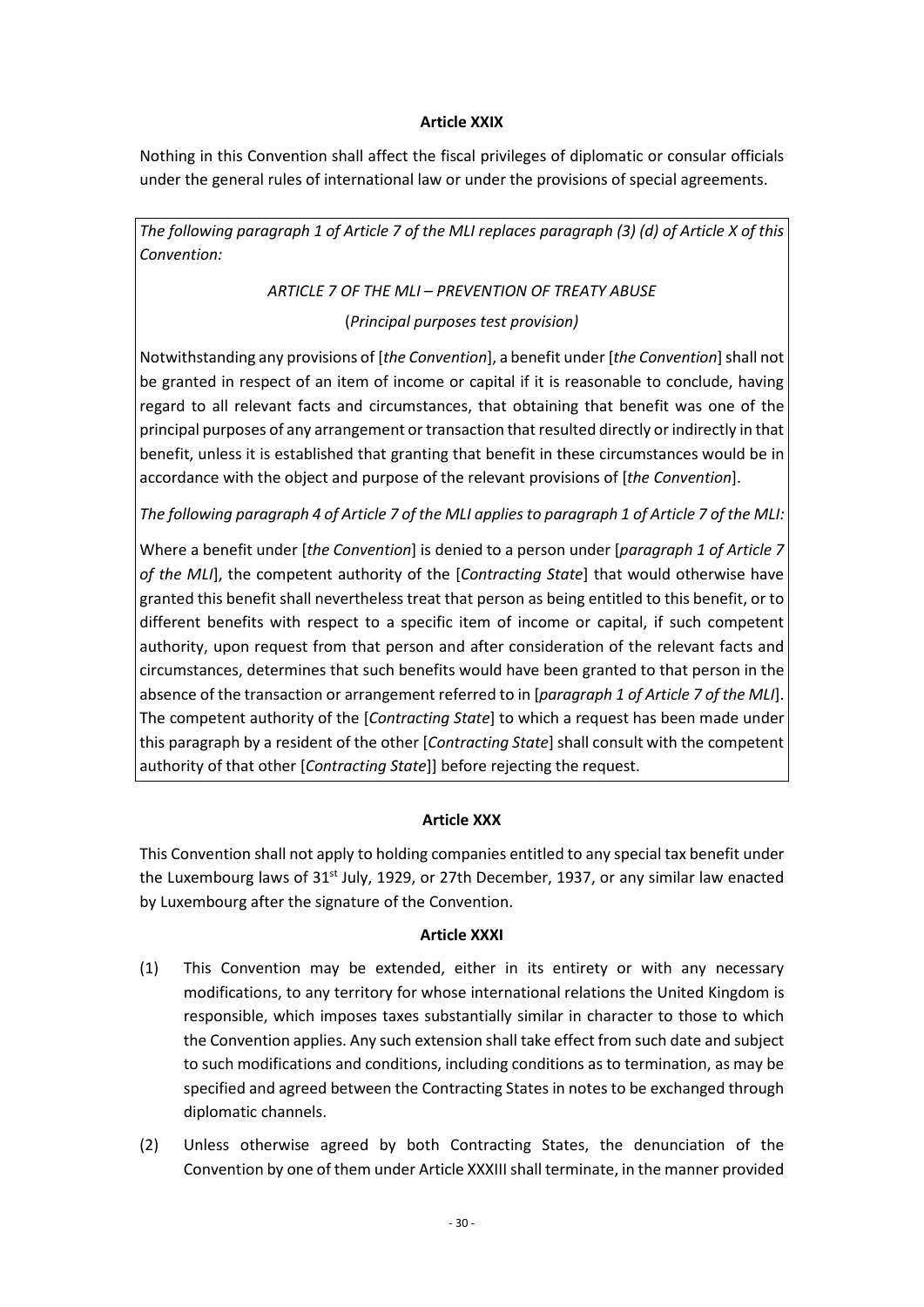for in that Article, the application of the Convention to any territory to which it has been extended under this Article.

### **Article XXXII**

- (1) This Convention shall be ratified and the instruments of ratification shall be exchanged at Luxembourg as soon as possible.
- (2) The Convention shall enter into force upon the exchange of instruments of ratification and its provisions shall have effect:
	- (a) in the United Kingdom:
		- (i) as respects income tax (including surtax) for any year of assessment beginning on or after 6th April, 1966 other than income tax in respect of dividends paid before 6<sup>th</sup> April, 1966;
		- (ii) as respects corporation tax for any financial year beginning on or after  $1^{st}$  April, 1966; and
		- (iii) as respects capital gains tax for any year of assessment beginning on or after  $6<sup>th</sup>$ April, 1966;
	- (b) in Luxembourg:

for periods of assessment beginning after 31st December, 1965.

# **Article XXXIII**

This Convention shall remain in force until denounced by one of the Contracting States. Either Contracting State may denounce the Convention, through diplomatic channels, by giving notice of termination at least six months before the end of any calendar year after the year 1970. In such event, the Convention shall cease to have effect:

- (a) in the United Kingdom:
	- (i) as respects income tax (including surtax) for any year of assessment beginning on or after  $6<sup>th</sup>$  April in the calendar year next following that in which the notice is given;
	- (ii) as respects corporation tax for any financial year beginning on or after  $1<sup>st</sup>$  April in the calendar year next following that in which the notice is given; and
	- (iii) as respects capital gains tax for any year of assessment beginning on or after  $6<sup>th</sup>$ April in the calendar year next following that in which the notice is given;
- (b) in Luxembourg:

for periods of assessment beginning after the end of the calendar year in which the notice is given.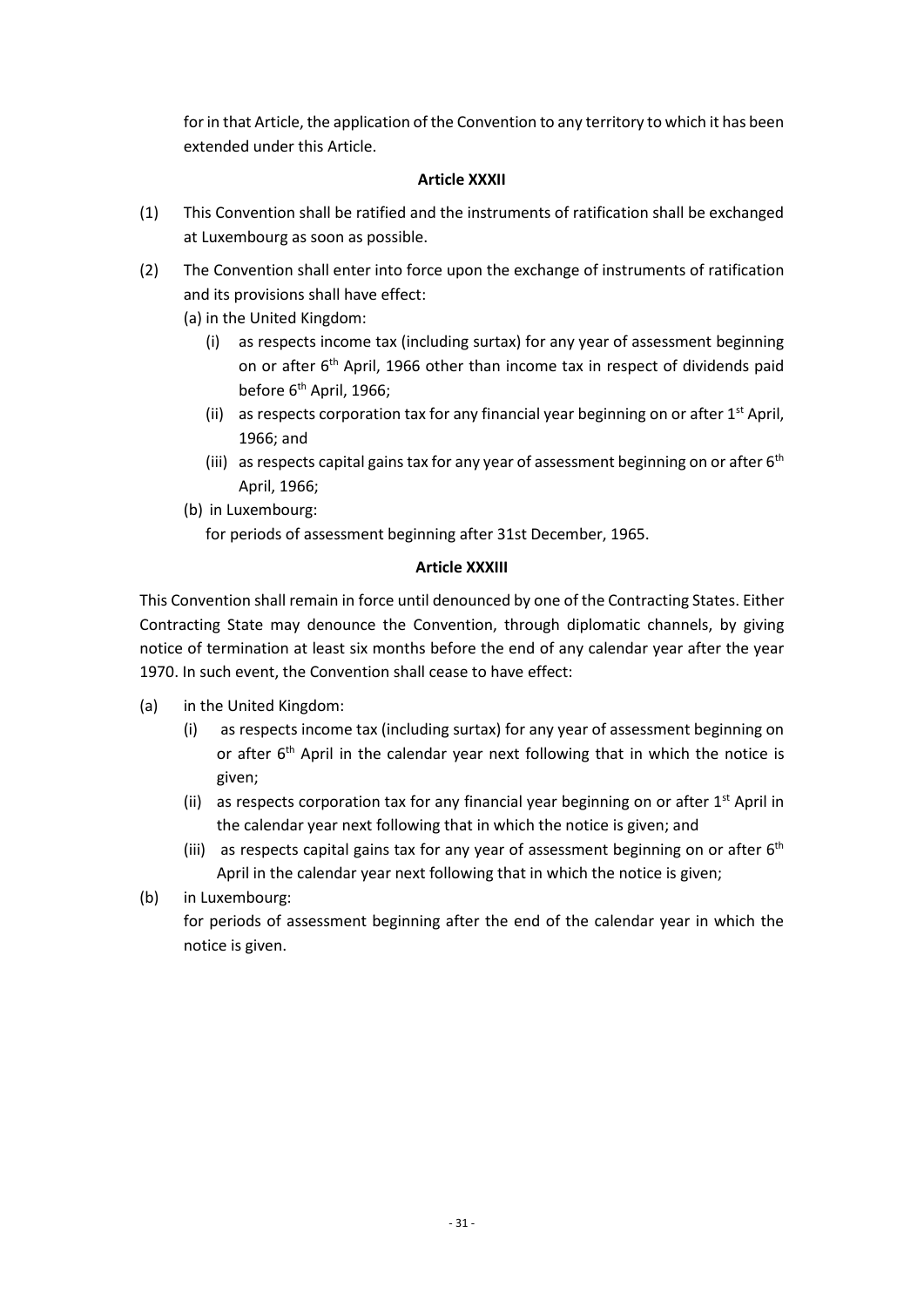I

#### Excellency,

I have the honour to refer to the Convention between the United Kingdom of Great Britain and Northern Ireland and the Grand Duchy of Luxembourg for the Avoidance of Double Taxation and the Prevention of Fiscal Evasion with Respect to Taxes on Income and on Capital, signed at London 24 May 1967, as amended by a first Protocol signed on 18 July 1978, by a second Protocol signed on 28 January 1983 and by the Protocol signed today ("the Convention") and to make on behalf of the Government of the Grand Duchy of Luxembourg the following proposal:

### *With reference to Article XXVIII*

The competent authority of the requested State shall provide upon request by the competent authority of the applicant State information for the purposes referred to in Article XXVIII of the Convention.

The competent authority of the applicant State shall provide the following information to the competent authority of the requested State when making a request for information under the Convention to demonstrate the foreseeable relevance of the information to the request:

- (a) the identity of the person under examination or investigation;
- (b) a statement of the information sought including its nature and the form in which the applicant State wishes to receive the information from the requested State;
- (c) the tax purpose for which the information is sought;
- (d) grounds for believing that the information requested is held in the requested State or is in the possession or control of a person within the jurisdiction of the requested State;
- (e) to the extent known, the name and address of any person believed to be in possession of the requested information;
- (f) a statement that the request is in conformity with the law and administrative practices of the applicant State, that if the requested information was within the jurisdiction of the applicant State then the competent authority of the applicant State would be able to obtain the information under the laws of the applicant State or in the normal course of administrative practice and that it is in conformity with the Convention;
- (g) a statement that the applicant State has pursued all means available in its own territory to obtain the information, except those that would give rise to disproportionate difficulties.

If the foregoing understanding meets with the approval of your Government, I have the further honour to propose that this Note and your affirmative Note in reply shall constitute an agreement between our Governments which shall become an integral part of the Convention on the date of entry into force of the Protocol.

Accept, Your Excellency, the expression of my highest considerations.

II

London, 2 July 2009